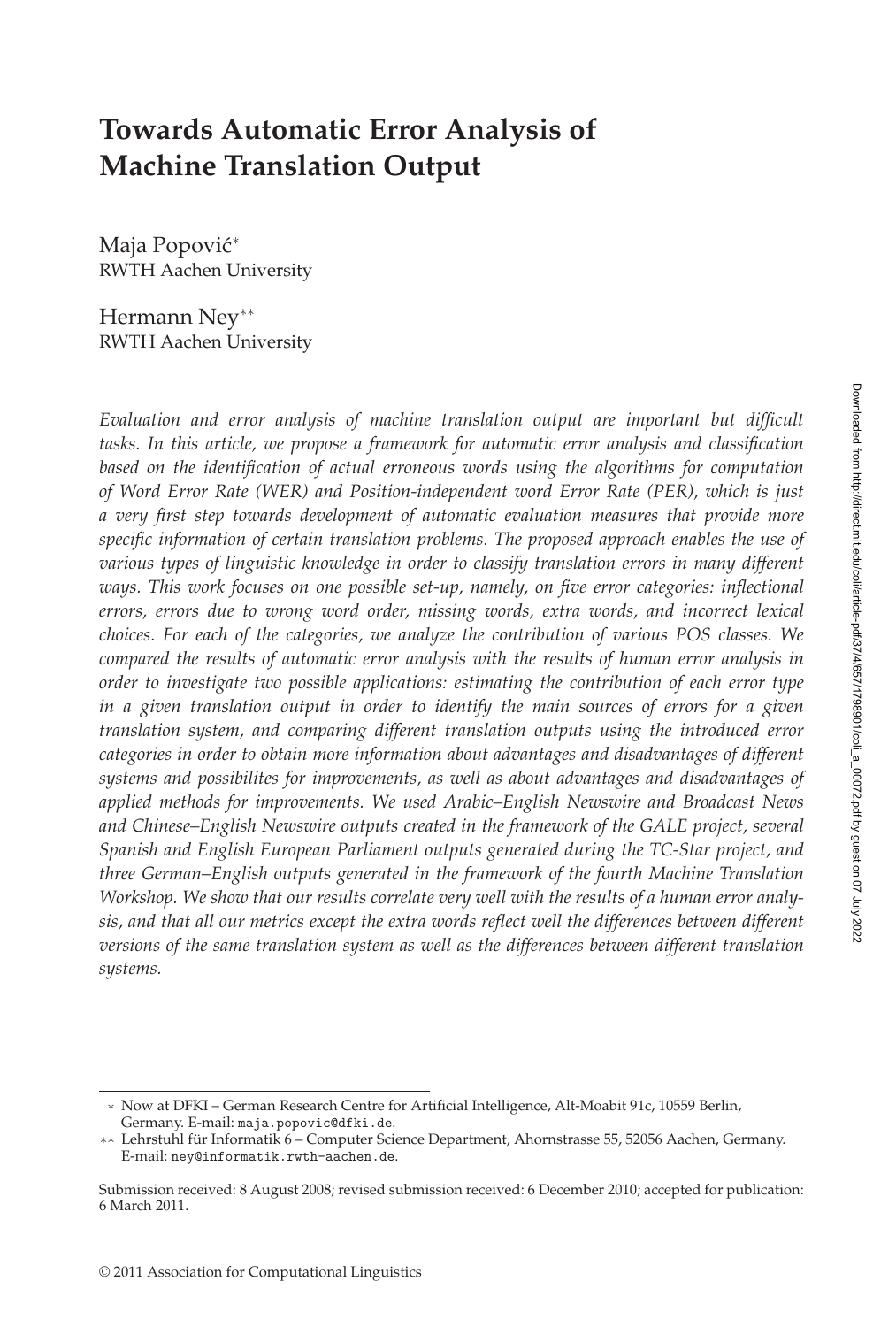# **1. Introduction**

The evaluation of machine translation output is an important and at the same time difficult task for the progress of the field. Because there is no unique reference translation for a text (as for example in speech recognition), automatic measures are hard to define. Human evaluation, although of course providing (at least in principle) the most reliable judgments, is costly and time consuming. A great deal of effort has been spent on finding measures that correlate well with human judgments when determining which one of a set of translation systems is the best (be it different versions of the same system in the development phase or a set of "competing" systems, as for example in a machine translation evaluation).

However, most of the work has been focused just on best–worst decisions, namely, finding a ranking between different machine translation systems. Although this is useful information and helps in the continuous improvement of machine translation (MT) systems, MT researches often would find it helpful to have additional information about their systems. What are the strengths of their systems? Where do they make errors? Does a particular modification improve some aspect of the system, although perhaps it does not improve the overall score in terms of one of the standard measures? Does a worseranked system outperform a best-ranked one in any aspect? Hardly any systematic work has been done in this direction and developers must resort to looking at the translation outputs in order to obtain an insight of the actual problems of their systems. A framework for human error analysis and error classification has been proposed by Vilar et al. (2006), but as every human evaluation, this is also a difficult and timeconsuming task.

This article presents a framework for automatic analysis and classification of errors in a machine translation output which is just a very first step in this direction. The basic idea is to extend the standard error rates using linguistic knowledge. The first step is the identification of the actual erroneous words using the algorithms for the calculation of Word Error Rate (WER) and Position-independent word Error Rate (PER). The extracted erroneous words can then be used in combination with different types of linguistic knowledge, such as base forms, Part-of-Speech (POS) tags, Name Entity (NE) tags, compound words, suffixes, prefixes, and so on, in order to obtain various details about the nature of actual errors, for example, error categories (e.g., morphological errors, reordering errors, missing words), contribution of different word classes (e.g., POS, NE), and so forth.

The focus of this work is the definition of the following error categories:

- inflectional errors
- $\bullet$ reordering errors
- missing words
- extra words
- incorrect lexical choices

and the comparison of the results of automatic error analysis with those obtained by human error analysis for these categories. Each error category can be further classified according to POS tags (e.g., inflectional errors of verbs, missing pronouns). The translation outputs used for the comparison of human and automatic error analysis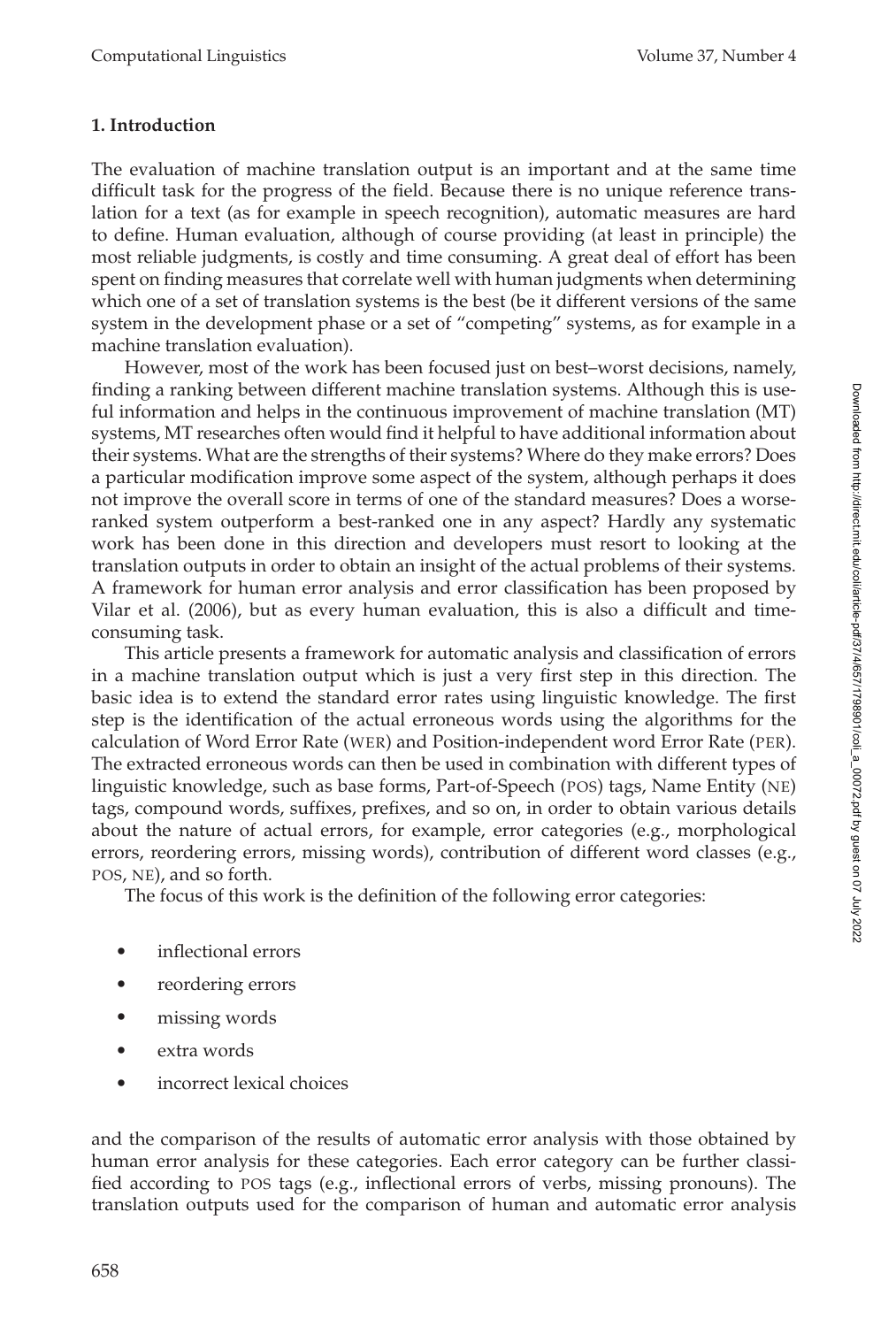were produced in the frameworks of the  $GALE<sup>1</sup>$  project, the TC-STAR<sup>2</sup> project, and the fourth Workshop on Statistical Machine Translation<sup>3</sup> (WMT09). The comparison with human error analysis is done considering two possible applications: estimating the contribution of each error category in a particular translation output, and comparing different translation outputs using these categories. In addition, we show how the new error measures can be used to get more information about the differences between translation systems trained on different source and target languages, between different training set-ups for a same phrase-based translation system, as well as between different translation systems.

# **1.1 Related Work**

A number of automatic evaluation measures for machine translation output have been investigated in recent years. The BLEU metric (Papineni et al. 2002) and the closely related NIST metric (Doddington 2002), along with WER and PER, have been widely used by many machine translation researchers. The Translation Edit Rate (TER) (Snover et al. 2006) and the CDER measure (Leusch, Ueffing, and Ney 2006) are based on the edit distance (WER) but allow reordering of blocks. TER uses an edit distance with additional costs for shifts of word sequences. The CDER measure drops certain constraints for the hypothesis: Only the words in the reference have to be covered exactly once, whereas those in the hypothesis can be covered zero, one, or multiple times. Preprocessing and normalization methods for improving the evaluation using the standard measures WER, PER, BLEU, and NIST are investigated by Leusch et al. (2005). The same set of measures is examined by Matusov et al. (2005) in combination with automatic sentence segmentation in order to enable evaluation of translation output without sentence boundaries (e.g., translation of speech recognition output). The METEOR metric (Banerjee and Lavie 2005) first counts the number of exact word matches between the output and the reference. In a second step, unmatched words are converted into stems or synonyms and then matched. A method that uses the concept of maximum matching string (MMS) is presented by Turian, Shen, and Melamed  $(2003)$ . IQ  $(Giménez and Amigó 2006)$  is a framework for automatic evaluation in which evaluation metrics can be combined. Nevertheless, none of these measures or extensions takes into account any details about actual translation errors, for example, what the contribution of verbs is in the overall error rate, how many full forms are wrong although their base forms are correct, or how many words are missing. A framework for human error analysis and error classification has been proposed by Vilar et al. (2006), where a classification scheme (Llitjós, Carbonell, and Lavie 2005) is presented together with a detailed analysis of the obtained results.

Automatic error analysis is still a rather unexplored area. A method for automatic identification of patterns in translation output using POS sequences is proposed by Lopez and Resnik (2005) in order to see how well a translation system is capable of capturing systematic reordering patterns. Using relative differences between WER and PER for three POS classes (nouns, adjectives, and verbs) is proposed by Popović et al. (2006) for the estimation of inflectional and reordering errors. Semi-automatic error analysis (Kirchhoff et al. 2007) is carried out in order to identify problematic

<sup>1</sup> GALE — Global Autonomous Language Exploitation. http://www.arpa.mil/ipto/programs/gale/ index.htm.

<sup>2</sup> TC-STAR — Technology and Corpora for Speech to Speech Translation. http://www.tc-star.org/.

<sup>3</sup> EACL 09 Fourth Workshop on Statistical Machine Translation. http://www.statmt.org/wmt09/.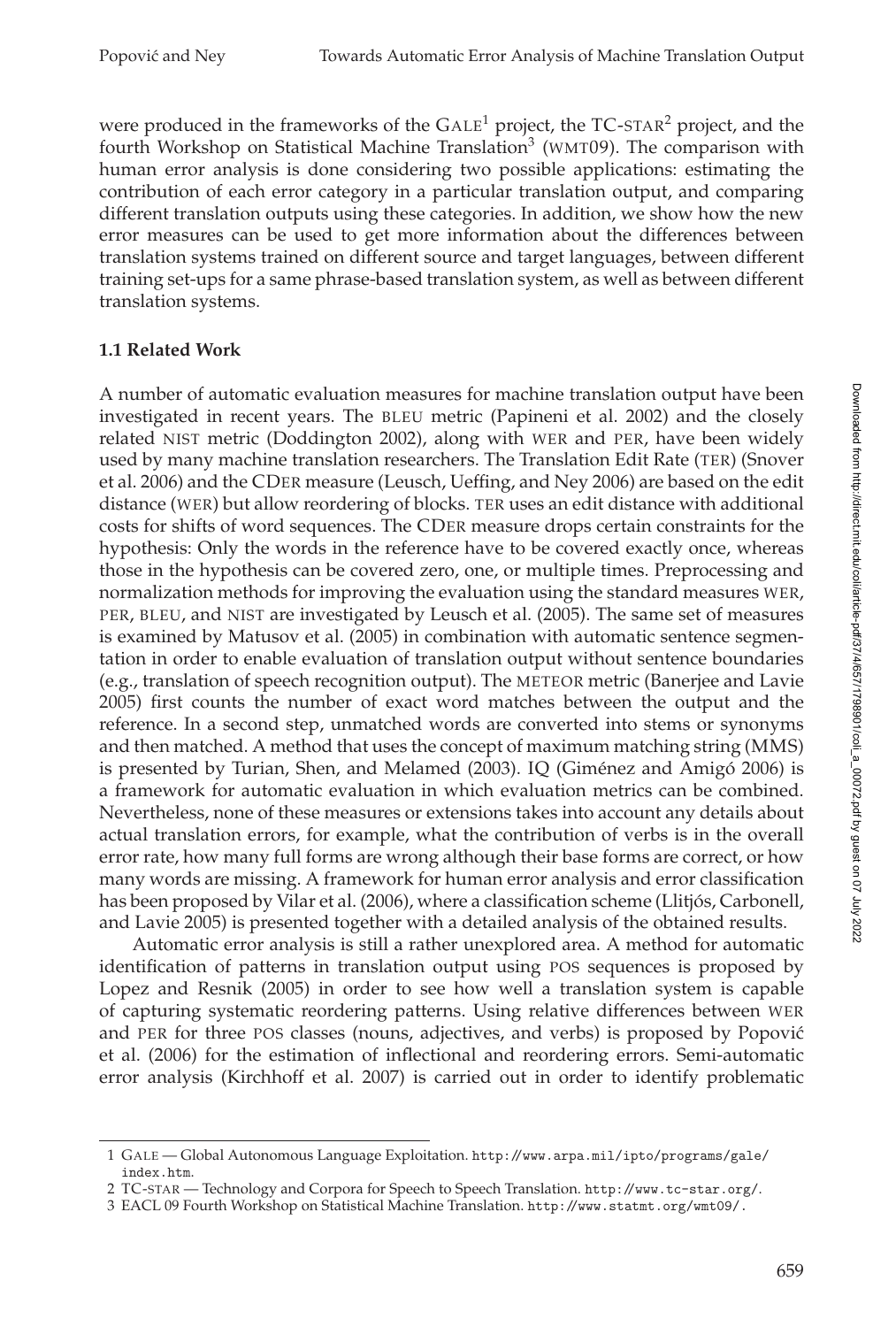characteristics of source documents such as genre, domain, language, and so on. Zhou et al. (2008) propose a diagnostic evaluation of linguistic check-points obtained automatically by aligning parsed source and target sentences. For each check-point, the number of matched *n*-grams of the references is then calculated. Linguistically based reordering along with the syntax-based evaluation of reordering patterns is described in Xiong et al. (2010).

In this work, we propose a novel framework for automatic error analysis of machine translation output based on WER and PER, and systematically investigate a set of possible methods to carry out an error analysis at the word level.

# **2. A Framework for Automatic Error Analysis**

The basic idea for automatic error analysis described in this work is to take into account details from the WER (edit distance) and PER algorithms, namely, to identify all erroneous words which are actually contributing to the error rate, and then to combine these words with different types of linguistic knowledge. The general procedure for automatic error analysis and classification is shown in Figure 1. An overview of the standard error rates WER and PER is given in Section 2.1, and methods for extracting actual errors are described in the following sections.

In this article, we carried out the error analysis at the word level and we used base forms of the words and POS tags as linguistic knowledge. However, the analysis described in this work is just a first step towards automatic error analysis and presents only one of many possibilities—this framework enables the integration of various knowledge sources such as deeper lingustic knowledge, the introduction of source words (possibly with additional linguistic information) if appropriate alignment information is available, and so forth. Investigation at the word group/phrase level instead of only at the word level is possible as well. The error analysis presented in this



## **Figure 1**

General procedure for automatic error analysis based on the standard word error rates and linguistic information.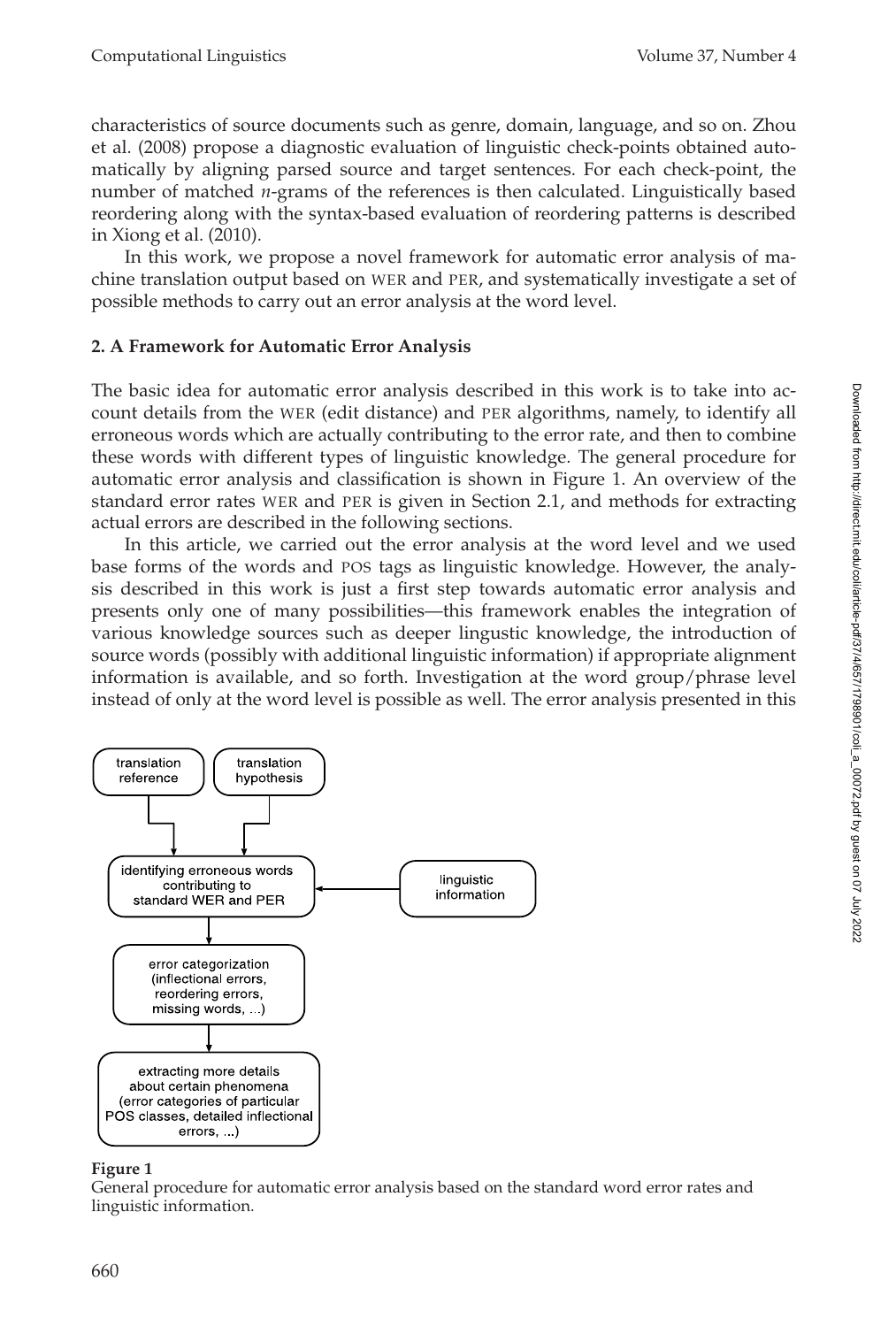work is language-independent—nevertheless, availability of base forms and POS tags for the particular target language is a requisite.

## **2.1 Standard Word Error Rates (Overview)**

The standard procedure for evaluating machine translation output is done by comparing the hypothesis document *hyp* with the given reference document *ref*, each one consisting of *K* sentences (or segments). The reference document *ref* consists of  $N_R \geq 1$ reference translations of the source text.  $N_R = 1$  stands for the case when only a single reference translation is available, and  $N_R > 1$  denotes the case of multiple references. Let the length of the hypothesis sentence  $hyp_k$  be denoted as  $N_{hyp_k}$ , and the length of each reference sentence  $N_{ref_{k,r}}$ . Then, the total hypothesis length of the document is  $N_{hyp} = \sum_k N_{hyp_k}$  and the total reference length is  $N_{ref} = \sum_k N^*_{ref_k}$ , where  $N^*_{ref_k}$  is defined as the length of the reference sentence with the lowest sentence-level error rate as shown to be optimal with respect to the correlation with the human evaluation score's adequacy and fluency (Leusch et al. 2005). The overall error rate is then obtained by normalizing the total number of errors over the total reference length.

The word error rate (WER) is based on the Levenshtein distance (Levenshtein 1966)—the minimum number of substitutions, deletions, and insertions that have to be performed to convert the generated text *hyp* into the reference text *ref*. A shortcoming of the WER is the fact that it does not allow reorderings of words, although the word order of the hypothesis can be different from the word order of the reference even though it is a correct translation. The position-independent word error rate (PER) is also based on substitutions, deletions, and insertions but without taking the word order into account. The PER is always lower than or equal to the WER. On the other hand, a shortcoming of the PER is the fact that it does not penalize a wrong word order.

**Calculation of WER:** The WER of the hypothesis *hyp* with respect to the reference *ref* is calculated as

$$
WER = \frac{1}{N_{ref}} \sum_{k=1}^{K} \min_{r} \left\{ d_{L}(ref_{k,r}, hyp_{k}) \right\}
$$
 (1)

where  $d_L(ref_{k,r}, hyp_k)$  is the Levenshtein distance between the reference sentence  $ref_{k,r}$ and the hypothesis sentence  $hyp_k$ . The calculation is performed using a dynamic programming algorithm.

**Calculation of PER:** Define *n*(*w*,*setw*) as the number of occurrences of a word *w* in a multi-set of words *setw*. The PER can be calculated using the counts  $n(e, hyp_k)$  and  $n(e, ref_{k,r})$  of a word *e* in the hypothesis sentence  $hyp_k$  and the reference sentence  $ref_k$ , respectively:

PER = 
$$
\frac{1}{N_{ref}} \sum_{k=1}^{K} \min_{r} \left\{ d_{PER}(ref_{k,r}, hyp_k) \right\}
$$
 (2)

where

$$
d_{\text{PER}}(\text{ref}_{k,r}, hyp_k) = \frac{1}{2} \bigg( |N_{\text{ref}_{k,r}} - N_{hyp_k}| + \sum_{e} |n(e, \text{ref}_{k,r}) - n(e, hyp_k)| \bigg) \tag{3}
$$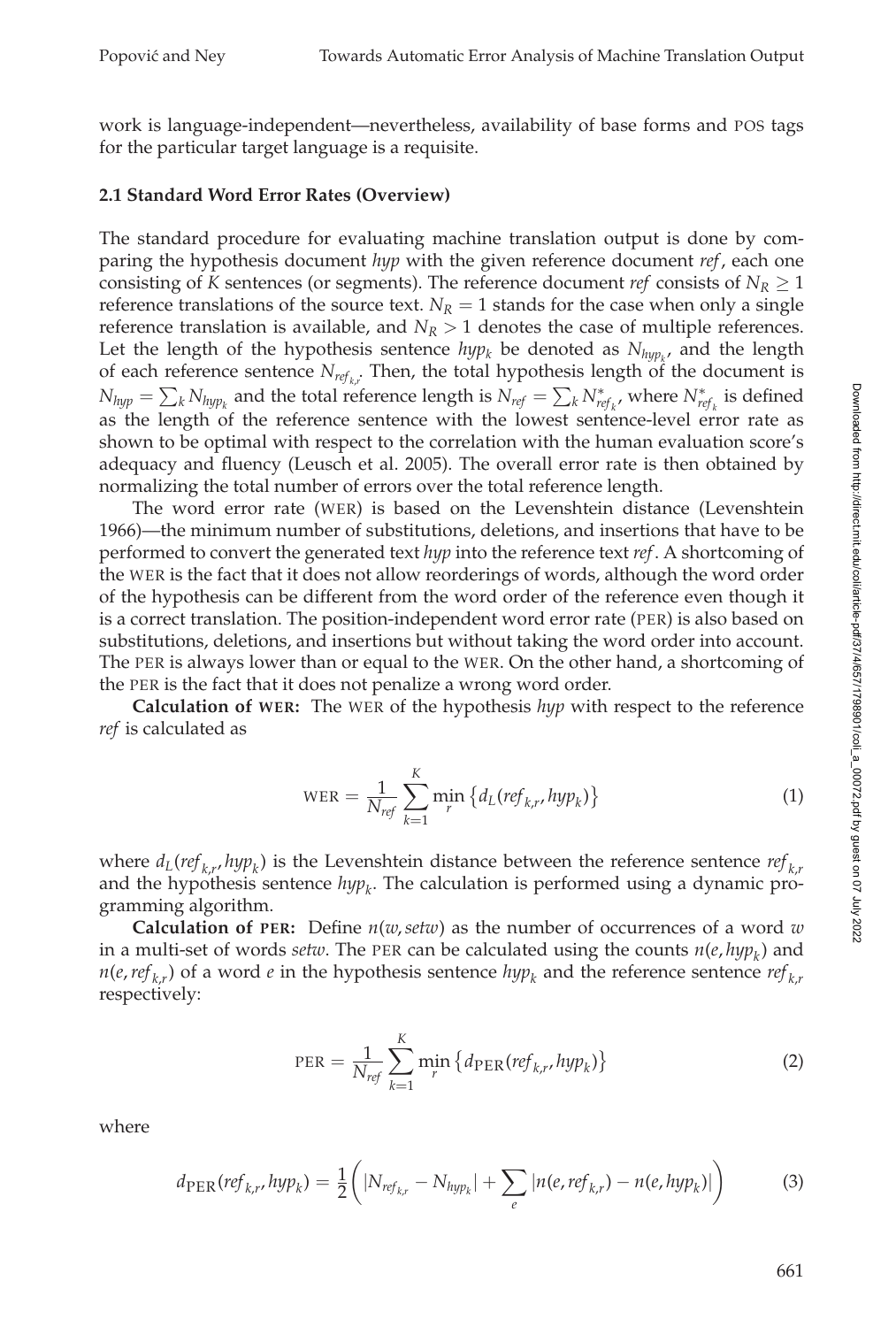# **2.2 Identification of WER Errors**

The dynamic programming algorithm for WER enables a simple and straightforward identification of each erroneous word which actually contributes to WER. An example of a reference sentence and hypothesis sentence along with the corresponding Levenshtein alignment and the actual words participating in WER is shown in Table 1. The reference words involved in WER are denoted as reference errors, and hypothesis errors refer to the hypothesis words participating in WER.

Table 2 presents an example of introducing linguistic knowledge in the form of base forms and POS tags. This allows us to compute the contribution of each POS class p to the overall WER, that is, WER(p). If *werr<sub>k</sub>* is the multi-set of erroneous words in sentence *k* according to alignment links to the best reference and p is a POS class, then  $N(\text{WER}(p)) = \sum_{e \in p} n(e, \text{werr}_k)$  is the number of WER errors in  $\text{werr}_k$  produced by words belonging to the POS class p. For the substitution and the deletion errors, POS tags of

#### **Table 1**

Example for illustration of actual errors: (a) a reference sentence and a corresponding hypothesis sentence; (b) a corresponding Levenshtein alignment; (c) actual words which participate in the word error rate.

|  |  | (a) Reference and hypothesis example |  |
|--|--|--------------------------------------|--|
|  |  |                                      |  |

#### reference: hypothesis:

Mister Commissioner, twenty-four Mrs Commissioner, sometimes

twenty-four hours is too much time.

|  | (b) Levenshtein alignment |  |
|--|---------------------------|--|
|--|---------------------------|--|

| ref:        | hyp:                      |  |  |
|-------------|---------------------------|--|--|
| Mister      | Mrs                       |  |  |
|             | Commissioner Commissioner |  |  |
| $\prime$    | $\prime$                  |  |  |
|             | sometimes                 |  |  |
| twenty-four | twenty-four               |  |  |
| hours       | hours                     |  |  |
| sometimes   | is                        |  |  |
| can         |                           |  |  |
| be          |                           |  |  |
| too         | too                       |  |  |
| much        | much                      |  |  |
| time        | time                      |  |  |
| $\Box$      |                           |  |  |

#### (c) WER errors

|           | reference errors hypothesis errors | error type                |
|-----------|------------------------------------|---------------------------|
| Mister    | Mrs                                | substitution              |
| sometimes | sometimes<br>1S                    | insertion<br>substitution |
| can<br>be |                                    | deletion<br>deletion      |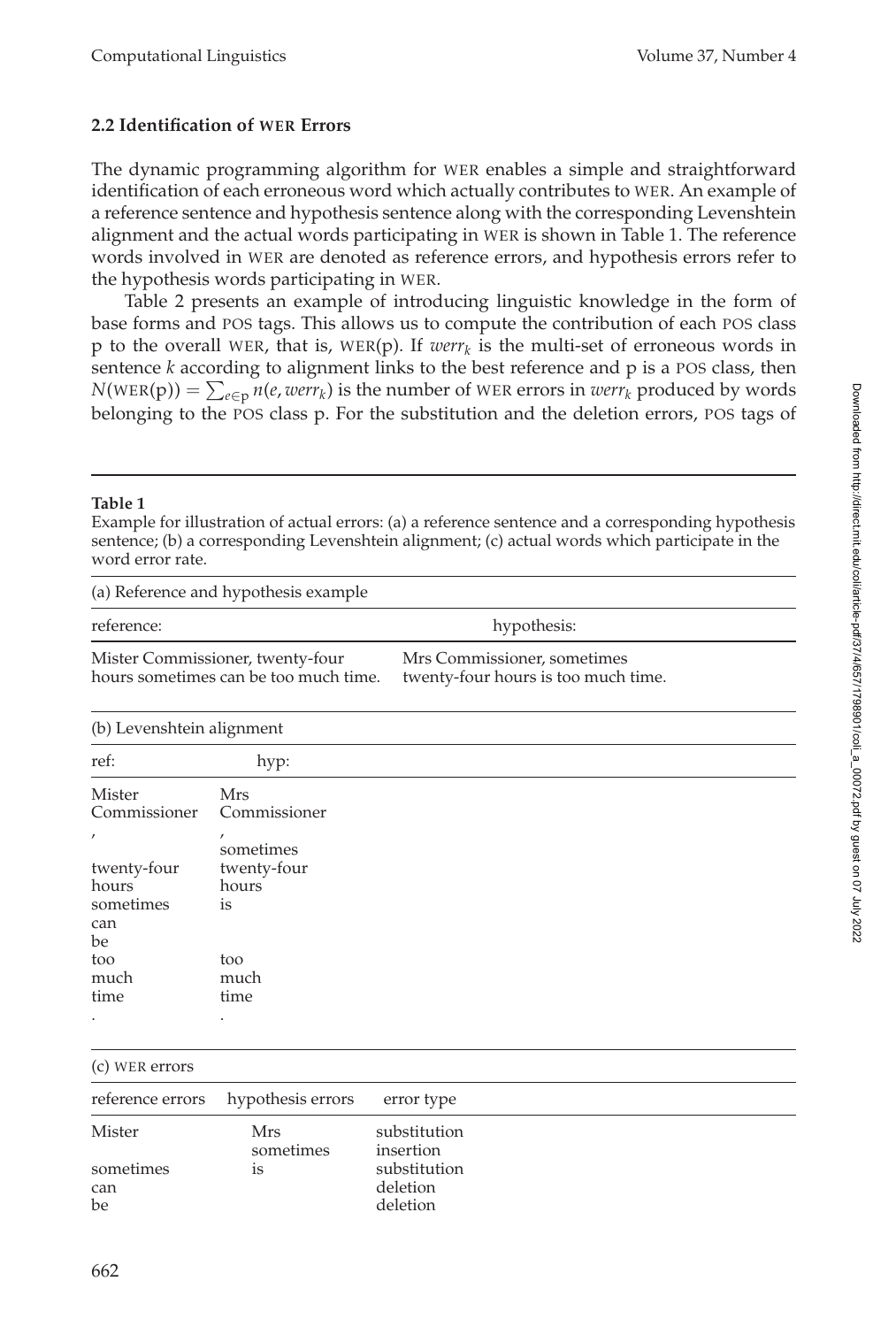WER errors and linguistic knowledge: Actual words which participate in the word error rate with their corresponding base forms and POS classes.

| reference errors                                       | hypothesis errors                    | error type                           |
|--------------------------------------------------------|--------------------------------------|--------------------------------------|
| Mister#Mister#N                                        | Mrs#Mrs#N<br>sometimes#sometimes#ADV | substitution<br>insertion            |
| sometimes#sometimes#ADV<br>$can \# can \#V$<br>be#be#V | is#be#V                              | substitution<br>deletion<br>deletion |

the reference words are used, and for the insertion errors, POS classes of the hypothesis words are used. The WER for the word class p can be calculated as the standard WER by normalizing the number of errors over the total reference length:

$$
WER(p) = \frac{1}{N_{ref}} \sum_{k=1}^{K} \sum_{e \in p} n(e, \text{werr}_k)
$$
\n(4)

Standard WER of the whole sentence is equal to  $5/12 = 41.7$ %. The contribution of nouns is  $WER(N) = 1/12 = 8.3%$ , of verbs is  $WER(V) = 2/12 = 16.7%$ , and of adverbs is  $WER(ADV) = 2/12 = 16.7\%$ .

## **2.3 Identification of PER Errors**

In contrast to WER, the standard efficient algorithms for the calculation of PER do not give precise information about contributing words. However, it is possible to identify all words in the hypothesis which do not have a counterpart in the reference, and vice versa. These words will be referred to as PER errors.

An illustration of PER errors is given in Table 3. The number of errors contributing to the standard PER according to Equation (3) is 3—there are two substitutions and one deletion. The problem with standard PER is that it is not possible to detect which words are deletion errors, which are insertion errors, and which words are substitution errors. Therefore we introduce alternative PER-based measures which correspond to the precision, recall, and F-measure. Let  $herr_k$  refer to the multi-set of words in the hypothesis sentence *k* which do not appear in the reference sentence *k* (referred to as **hypothesis errors**). Analogously, let *rerrk* denote the multi-set of words in the reference

| Table 3   |                                    | PER errors: Actual words that participate in the position-independent word error rate. |
|-----------|------------------------------------|----------------------------------------------------------------------------------------|
|           | reference errors hypothesis errors |                                                                                        |
| Mister    | <b>Mrs</b>                         |                                                                                        |
| can<br>be | 1S                                 |                                                                                        |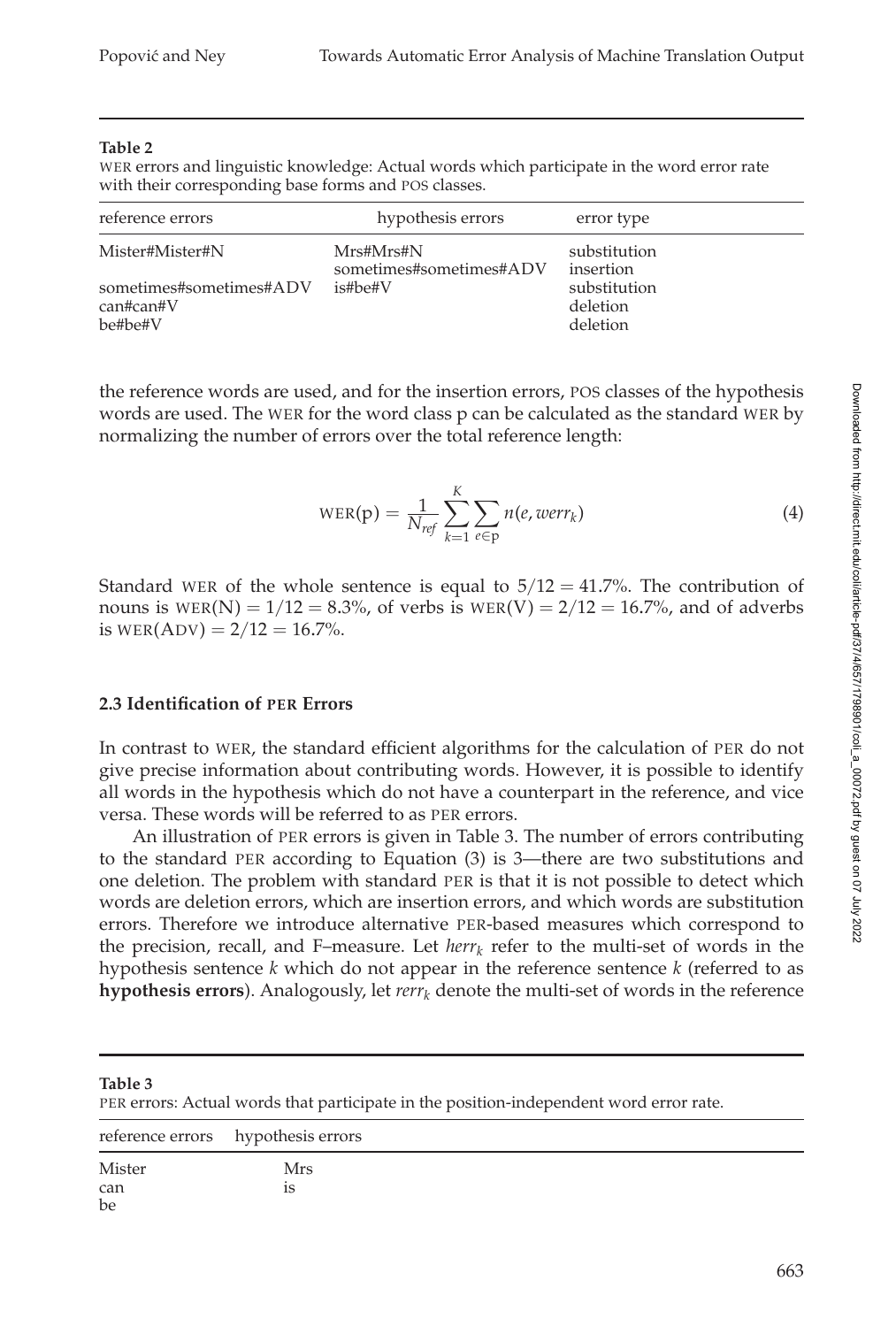Computational Linguistics Volume 37, Number 4

sentence *k* which do not appear in the hypothesis sentence *k* (referred to as **reference errors**). Then the following measures can be calculated:

recall-based (reference) PER (RPER):

$$
RPER = \frac{1}{N_{ref}} \sum_{k=1}^{K} \sum_{e} n(e, rerr_k)
$$
 (5)

precision-based (hypothesis) PER (HPER):

$$
HPER = \frac{1}{N_{hyp}} \sum_{k=1}^{K} \sum_{e} n(e, herr_k)
$$
 (6)

-F-based PER (FPER):

$$
\text{FPER} = \frac{1}{N_{\text{ref}} + N_{\text{hyp}}} \cdot \sum_{k=1}^{K} \sum_{e} \left( n(e, \text{rerr}_k) + n(e, \text{herr}_k) \right) \tag{7}
$$

 $\sum_{e} n(e, herr_k)$  is 2 and the number of reference errors  $\sum_{e} n(e, rerr_k)$  is 3. The number of er-For the example sentence presented in Table 1, the number of hypothesis errors rors contributing to the standard PER is 3 according to Equation (3), since |*Nref* − *Nhyp*| = 1 and  $\sum_{e} |n(e, ref_k) - n(e, hyp_k)| = 5$ . The standard PER is normalized over the reference length *Nref* = 12, thus being equal to 25%. The RPER considers only the reference errors, RPER  $= 3/12 = 25\%$ , and HPER only the hypothesis errors, HPER  $= 2/11 = 18.2\%$ . The FPER is the sum of hypothesis and reference errors divided by the sum of hypothesis and reference length: FPER =  $(2 + 3)/(11 + 12) = 5/23 = 21.7%$ .

The contribution of nouns in the reference translation is  $RPER(N) = 1/12 = 8.3\%$ , in the hypothesis is  $HPER(N) = 1/11 = 9.1\%$ , and together  $FPER(N) = 2/23 = 8.7\%$ . The contribution of verbs in the reference is  $RPER(V) = 2/12 = 16.7\%$ , in the hypothesis is  $HPER(V) = 1/11 = 9.1\%$ , and together  $FPER(V) = 3/23 = 13\%$ .

It should be noted that only the links between raw words are considered both for WER as well as for RPER and HPER calculation; POS tags are added afterwards as an additional knowledge. Exact distribution of errors over POS classes depends on the exact implementation of the WER and the RPER and HPER algorithms. For example, if *light#A* and *light#N* occur in the reference and *light#V* occurs in the hypothesis, there are two possibilities: either *light#A* is linked to *light#V* and *light#N* is a missing word, or *light#N* is linked to *light#V* so that *light#A* is a missing word.

## **3. Methods for Automatic Error Analysis and Classification**

The error details described in Section 2.2 and Section 2.3 can be combined with different types of linguistic knowledge in different ways. Examples with the base forms and POS tags as linguistic knowledge are presented in Tables 2 and 4. The described error rates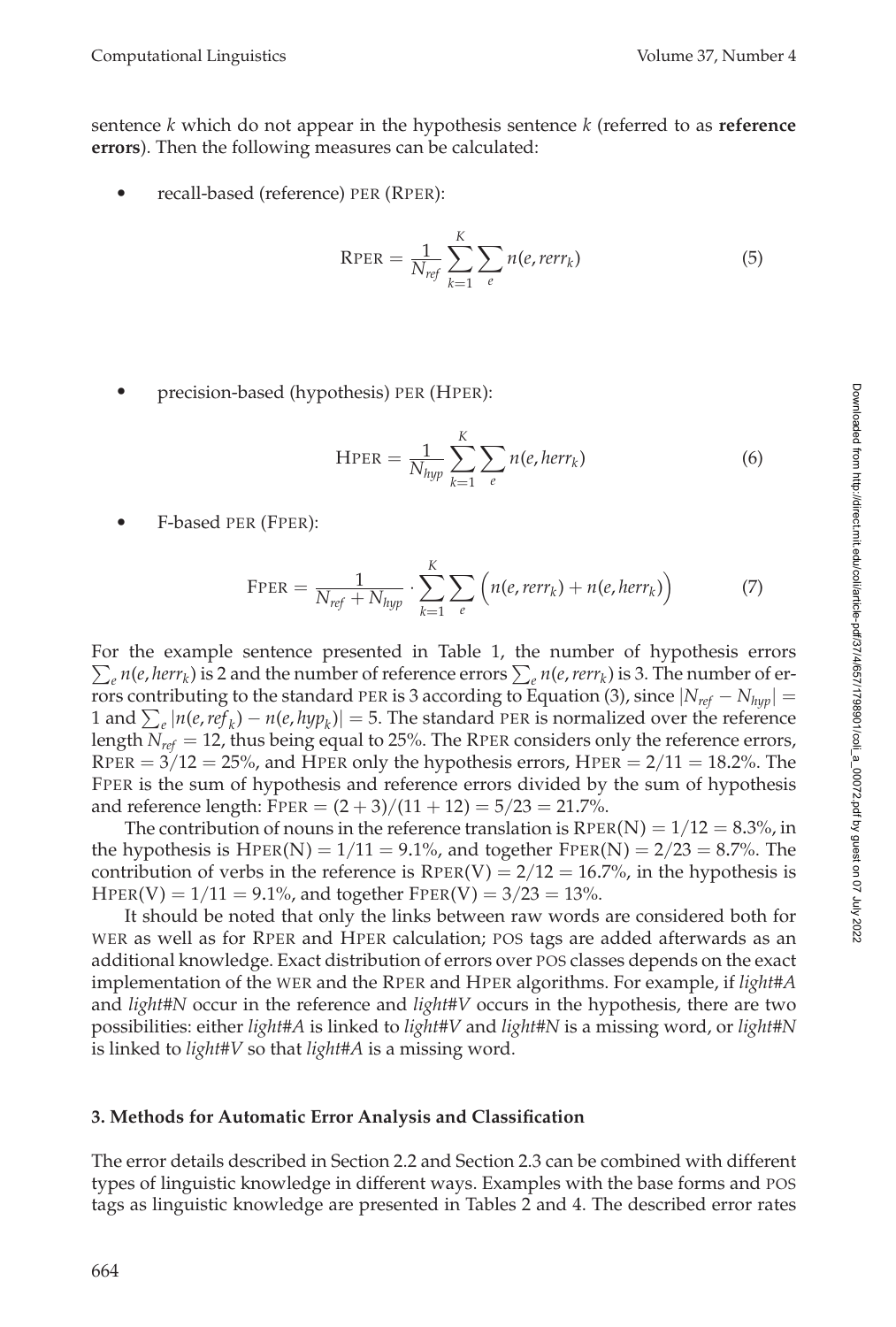PER errors and linguistic knowledge: Actual words that participate in the position-independent word error rate and their corresponding base forms and POS classes.

| reference errors                        | hypothesis errors    |  |
|-----------------------------------------|----------------------|--|
| Mister#Mister#N<br>can#can#V<br>be#be#V | Mrs#Mrs#N<br>is#be#V |  |

of particular POS classes give more details than the overall standard error rates and can be used for error analysis to some extent. However, for more precise information about certain phenomena some kind of further analysis is required. In this work, we examine the following error categories:

- inflectional errors — using RPER or HPER errors and base forms;
- reordering errors — using WER and RPER or HPER errors;
- $\bullet$ missing words — using WER and RPER errors with base forms;
- $\bullet$ extra words — using WER and HPER errors with base forms;
- incorrect lexical choice — errors which belong neither to inflectional errors nor to missing or extra words.

Furthermore, the contribution of various POS classes for the described error categories is estimated.

It should be noted that the base forms and POS tags are needed both for the reference(s) and for the hypothesis. The performance of morpho-syntactic analysis is slightly lower on the hypothesis, but this does not seem to influence the performance of the error analysis tools. We choose to use reference words for all cases where it can be chosen between the reference and the hypothesis, however. Nevertheless, it would be interesting to investigate the use of hypothesis words in future experiments and compare the results.

# **3.1 Inflectional Errors**

An inflectional error occurs if the base form of the generated word is correct but the full form is wrong. Inflectional errors can be estimated using RPER errors and base forms in the following way: From each reference–hypothesis sentence pair, only erroneous words which have common base forms are taken into account:

$$
N(infl) = \sum_{k=1}^{K} \sum_{e} n(e, rerr_k) - \sum_{k=1}^{K} \sum_{eb} n(eb, rberr_k)
$$
\n(8)

where *eb* denotes the base form of the word *e* and *rberr<sub>k</sub>* stands for the multi-set of base form errors in the reference. The number of words with erroneous base forms (representing a multi-set of non–inflectional errors) is subtracted from the number of total errors. For example, from the PER errors presented in Table 3, the word *is* will be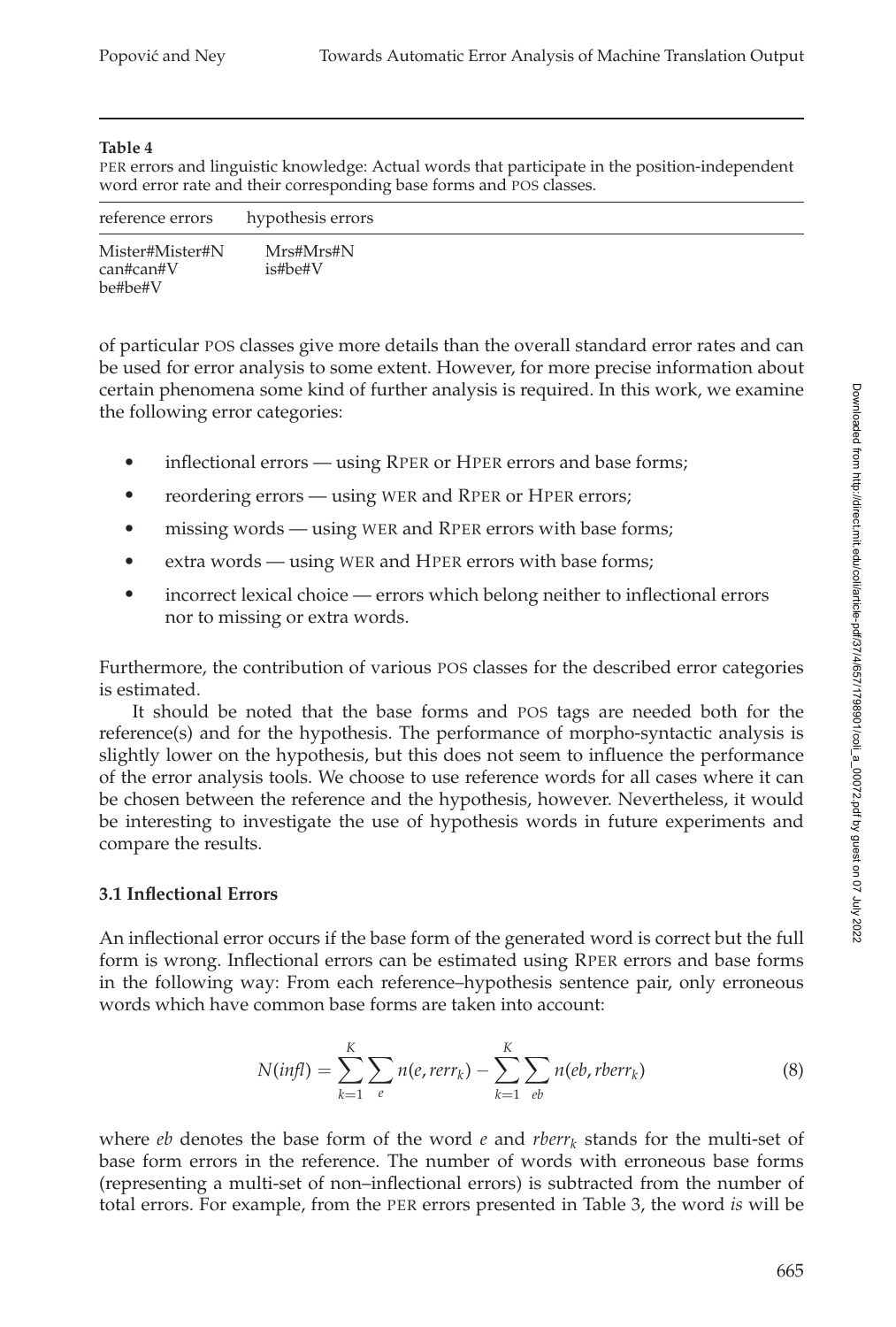detected as an inflectional error because it shares the same base form with the reference error *be*.

An analogous definition is possible using HPER errors and base forms; as explained at the beginning of this section, however, we choose to use the reference words because the results of the morpho-syntactic analysis are slightly more reliable for the references than for the hypotheses.

# **3.2 Reordering Errors**

Differences of word order in the hypothesis with respect to the reference are taken into account only by WER and not by PER. Therefore, a word which occurs both in the reference and in the hypothesis but is marked as a WER error is considered as a reordering error. The contribution of reference reordering errors can be estimated in the following way:

$$
N(reord) = \sum_{k=1}^{K} \sum_{e} \left( n(e, suberr_k) + n(e, delerr_k) - n(e, rerr_k) \right)
$$
(9)

where *suberr<sub>k</sub>* represents the multi-set of WER substitution errors, *delerr<sub>k</sub>* the multi-set of WER deletion errors, and *rerr<sub>k</sub>* the multi-set of RPER errors. A definition using HPER errors with substitutions and insertions is also possible; this work, however, is focused on the reference errors. For the example in Table 1, the word *sometimes* is identified as a reordering error.

## **3.3 Missing Words**

Missing words can be identified using the WER and PER errors in the following way: The words considered as missing are those which occur as deletions in WER errors and at the same time occur only as reference PER errors without sharing the base form with any hypothesis error, that is, as a non–inflectional RPER error:

$$
N(miss) = \sum_{k=1}^{K} \sum_{eb \in rberr_k} n(e, delerr_k)
$$
\n(10)

The multi-set of deletion WER errors is defined as *delerr<sub>k</sub>*, and *rberr<sub>k</sub>* stands for the multi-set of base form RPER errors. The use of both WER and RPER errors is much more reliable than using only the WER deletion errors because not all deletion errors are produced by missing words—a number of WER deletions appear due to reordering errors. The information about the base form is used in order to eliminate inflectional errors. For the example in Table 1, the word *can* will be identified as missing.

# **3.4 Extra Words**

Analogously to missing words, extra words are also detected from the WER and PER errors: The words considered as extra are those that occur as insertions in WER errors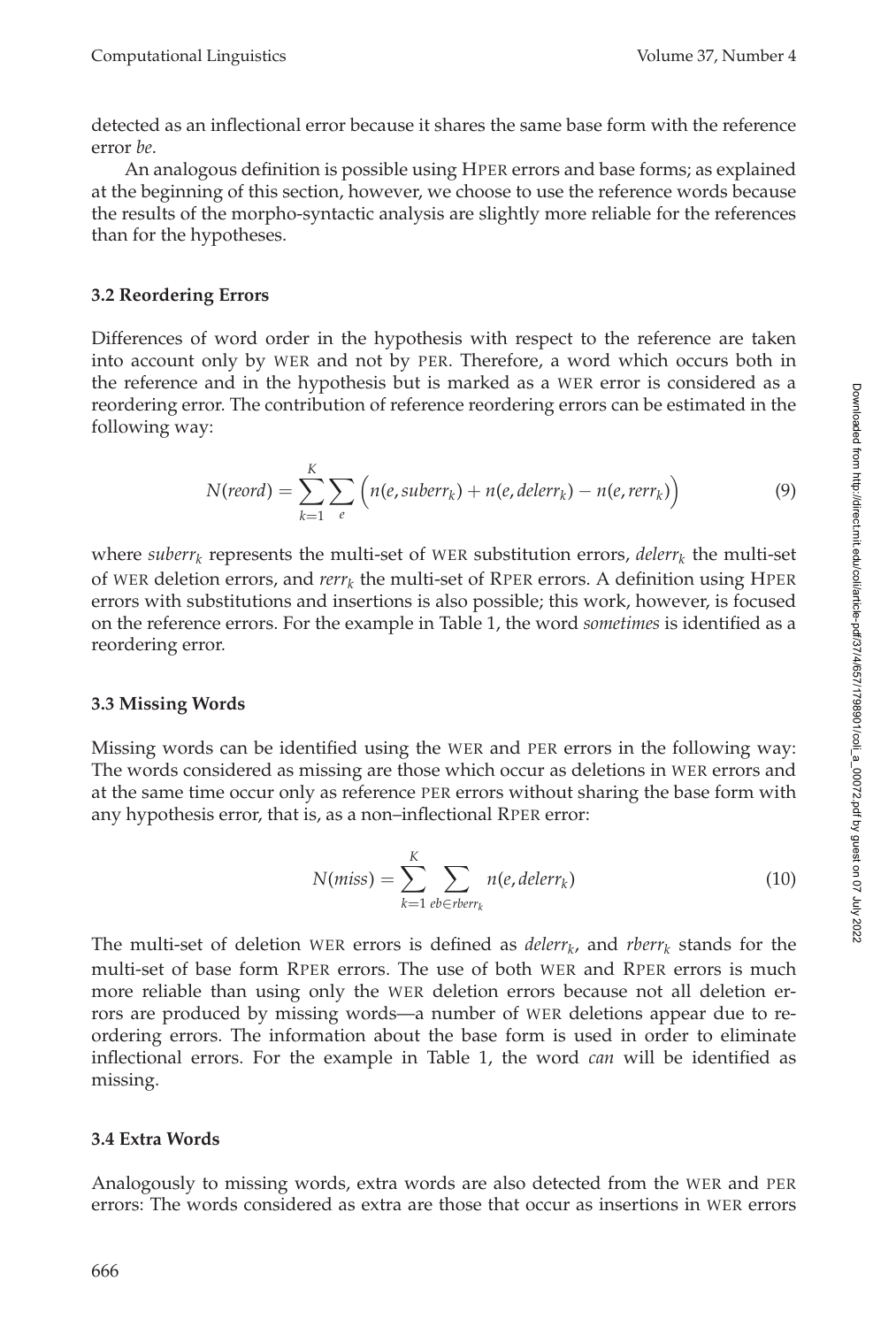and at the same time occur only as hypothesis PER errors without sharing the base form with any reference error:

$$
N(extra) = \sum_{k=1}^{K} \sum_{eb \in hberr_k} n(e, inserr_k)
$$
\n(11)

where *inserr<sub>k</sub>* is the multi-set of insertion WER errors and *hberr<sub>k</sub>* is the multi-set of base form HPER errors. In the example in Table 1 none of the words will be classified as an extra word.

# **3.5 Incorrect Lexical Choice**

The erroneous words in the reference translation that are classified neither as inflectional errors nor as missing words are considered as incorrect lexical choice:

$$
N(lex) = \sum_{k=1}^{K} \sum_{eb} n(eb, rberr_k) - N(miss)
$$
 (12)

As in the case of the inflectional and reordering errors, a definition using hypothesis errors and extra words is also possible, but in this work we choose to use reference errors. In the example in Table 1, the word *Mister* in the reference (or the word *Mrs* in the hypothesis) is considered as an incorrect lexical choice.

# **4. Comparison with Human Error Analysis**

In order to compare the results of the proposed automatic error analysis with human error analysis, the methods described in the previous sections are applied on several translation outputs with the available results of human error analysis. These translation outputs were produced in the framework of the GALE project, the TC-STAR project, and the shared task of the fourth Statistical Machine Translation Workshop (WMT09).

The two main goals of the comparison with the human evaluation are:

- to examine the distribution of errors over the categories, that is, how well the automatic methods are capable of capturing differences between error categories and determining which of those are particularly problematic for a given translation system;
- to examine the differences between the numbers of errors in each category for different translation outputs, that is, how well the automatic methods are capable of capturing differences between systems.

# **4.1 Human Error Analysis**

Human error analysis and classification is a time-consuming and difficult task, and it can be done in various ways. For example, in order to find errors in a translation output it can be useful to have one or more reference translations. There are often several correct translations of a given source sentence, however, and some of them might not correspond to the reference translations, which poses difficulties for evaluation and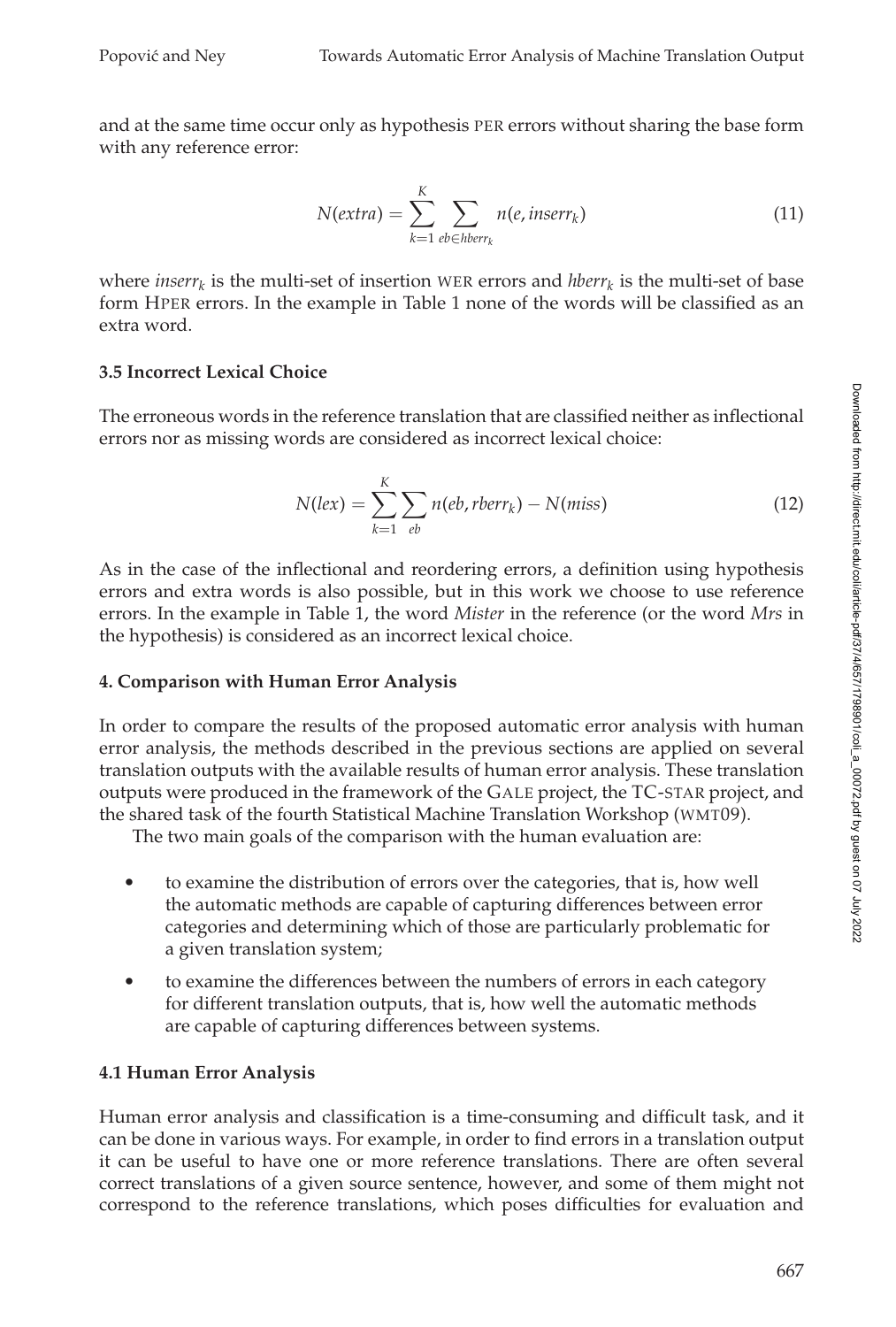error analysis. The errors can be counted by doing a direct strict comparison between the references and the translation outputs, which is then very similar to automatic error analysis. But much more flexibility can be allowed: substitution of words and expressions by synonyms, syntactically correct different word order, and so on, which is a more natural way. It is also possible to use the references only for the semantic aspect, namely, to look only whether the main meaning is preserved. It is even possible not to use a reference translation at all, but compare the translation output with the source text. There are also other aspects that may differ between human evaluations, for example, counting each problematic word as an error or counting groups of words as one error, and so forth. Furthermore, the human error classification is definitely not unambigous—often it is not easy to determine in which particular error category some error exactly belongs, sometimes one word can be assigned to more than one category, and variations between different human evaluators are possible. For error categories described in previous sections, especially difficult is disambiguating between incorrect lexical choice and missing words or extra words. For example, if the translation output is *the day before yesterday* and translation reference is *yesterday*, it could be considered as a group of incorrectly translated words, but also as a group of extra words. Similarly, there are several possible interpretations of errors if *the one who will come* is translated as *which comes*.

In this work, three types of human error analysis are used:

- a strict one, comparing the output with a given reference (similar to the automatic error analysis) (Table 5 );
- a flexible one, where syntactically correct differences in word order, substitutions by synonyms, and correct alternative expressions are not considered as errors; less strict than the previous method (Table 5);
- a free one, where the reference is taken into account only from the semantic point of view (Vilar et al. 2006); less strict than the previous two methods.

The results of both human and automatic error analysis for all analyzed texts are presented in the following sections. In addition, the Pearson (*r*) and Spearman rank (ρ) correlation coefficients between human and automatic results are calculated. Both coefficients assess how well a monotonic function describes the relationship between two variables: The Pearson correlation assumes a linear relationship between the variables, and the Spearman correlation takes only rank into account. Thus Spearman's

#### **Table 5**

Examples of two variants of human error analysis, a strict and a flexible one; the marked errors are detected with respect to the reference, whereas no errors are detected when the error analysis is more flexible.

| reference translation                                                                                                                        | obtained output                                                                                                                                               |  |
|----------------------------------------------------------------------------------------------------------------------------------------------|---------------------------------------------------------------------------------------------------------------------------------------------------------------|--|
| we celebrated the fifteenth anniversary<br>I think this is a good moment<br>to achieve these ends<br>in 2002<br>in Europe we must also learn | we have held the fifteenth anniversary<br>I believe that this is a good opportunity<br>for these purposes<br>in the year 2002<br>also in Europe we must learn |  |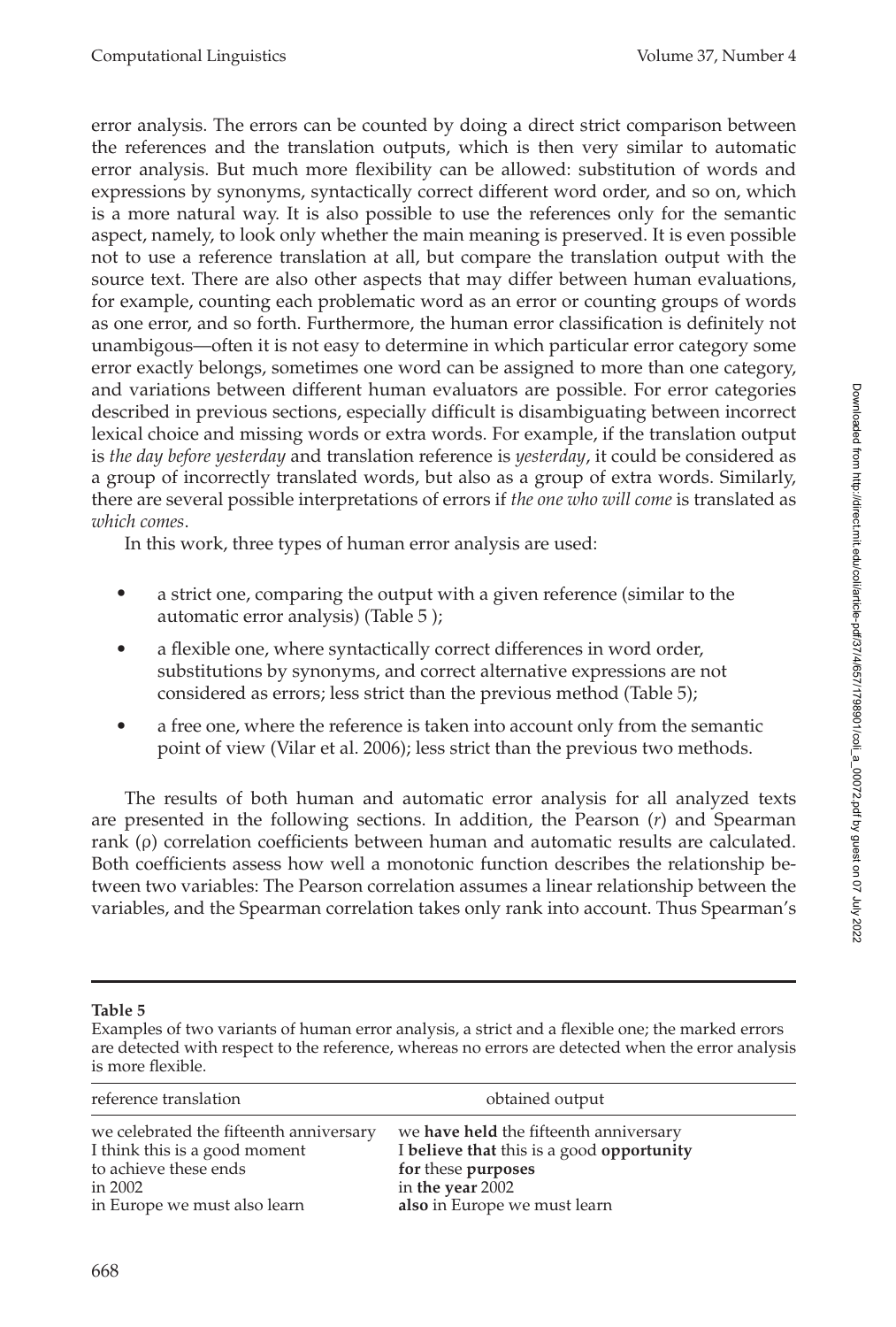rank correlation coefficient is equivalent to a Pearson correlation on ranks. A Pearson correlation of +1 means that there is a perfect positive linear relationship between the variables, and a Spearman correlation of +1 that the ranking using both variables is exactly the same. A Pearson correlation of  $-1$  means that there is a perfect negative linear relationship between variables, and a Spearman correlation of −1 that there is an exactly inverse ranking. A correlation of 0 means there is no linear relationship between the two variables. Thus, the higher value of *r* and ρ, the more similar the metrics are.

# **4.2 Distribution of Errors Over Categories**

The goal of the experiments described in this section is to examine the distribution of errors over the categories, that is, how well the automatic methods are capable of capturing differences between error categories and determining which of those are particularly problematic for a given translation system. For each of the error categories, the distribution of errors over the basic POS classes—nouns (N), verbs (V), adjectives (A), adverbs (ADV), pronouns (PRON), determiners (DET), prepositions (PREP), conjunctions (CON), numerals (NUM), and punctuation marks (PUN)—is analyzed as well, thus obtaining more details about errors, namely, which POS classes are the main source of errors for a particular error category. For the GALE corpora, the strict human error analysis is carried out, and for the TC-STAR corpora, the free one.

*4.2.1 Results on GALE Corpora.* The raw error counts for each category obtained on the GALE corpora both by human and automatic error classification are shown in Table 6. It can be seen that both the results of the human analysis as well as the automatic analysis show the same tendencies: For the Arabic-to-English Broadcast News translation, the main sources of errors are extra words and incorrect lexical choice, for the Newswire corpus the predominant problem is incorrect lexical choice, and for the Chinese-to-English the majority of errors are caused by missing words, followed by incorrect lexical choices and wrong word order.

Three examples of human and automatic error analysis are presented in Table 7. In the first sentence, the words *Japanese* and *friendly* are classified into the same category both by human and by automatic analysis, namely, as a reordering error and a missing word, respectively. The words *feeling for* represent an example where the human analysis assigns the error to the category of missing words, but the automatic analysis classifies it as a lexical error. Similarly, the words *can feel* are considered as extra words by humans, but as lexical errors by automatic tools. These examples illustrate the previous statements about difficulties in disambiguation between missing words and extra words vs. lexical errors. In the second sentence, the inflectional error *based/base* is detected both by humans and by automatic tools. However, *contribution* is classified

#### **Table 6**

Results (raw error counts) of human (left) and automatic (right) error analysis for the GALE corpora.

| output | infl | order | miss                                                                                                                                                                | ext | lex |
|--------|------|-------|---------------------------------------------------------------------------------------------------------------------------------------------------------------------|-----|-----|
|        |      |       | ArEn BN 20 / 23 39 / 66 79 / 63 127 / 137 135 / 147<br>ArEn NW 22 / 24 30 / 41 97 / 102 73 / 76 140 / 131<br>CnEn NW 38 / 40 127 / 171 288 / 244 95 / 117 203 / 239 |     |     |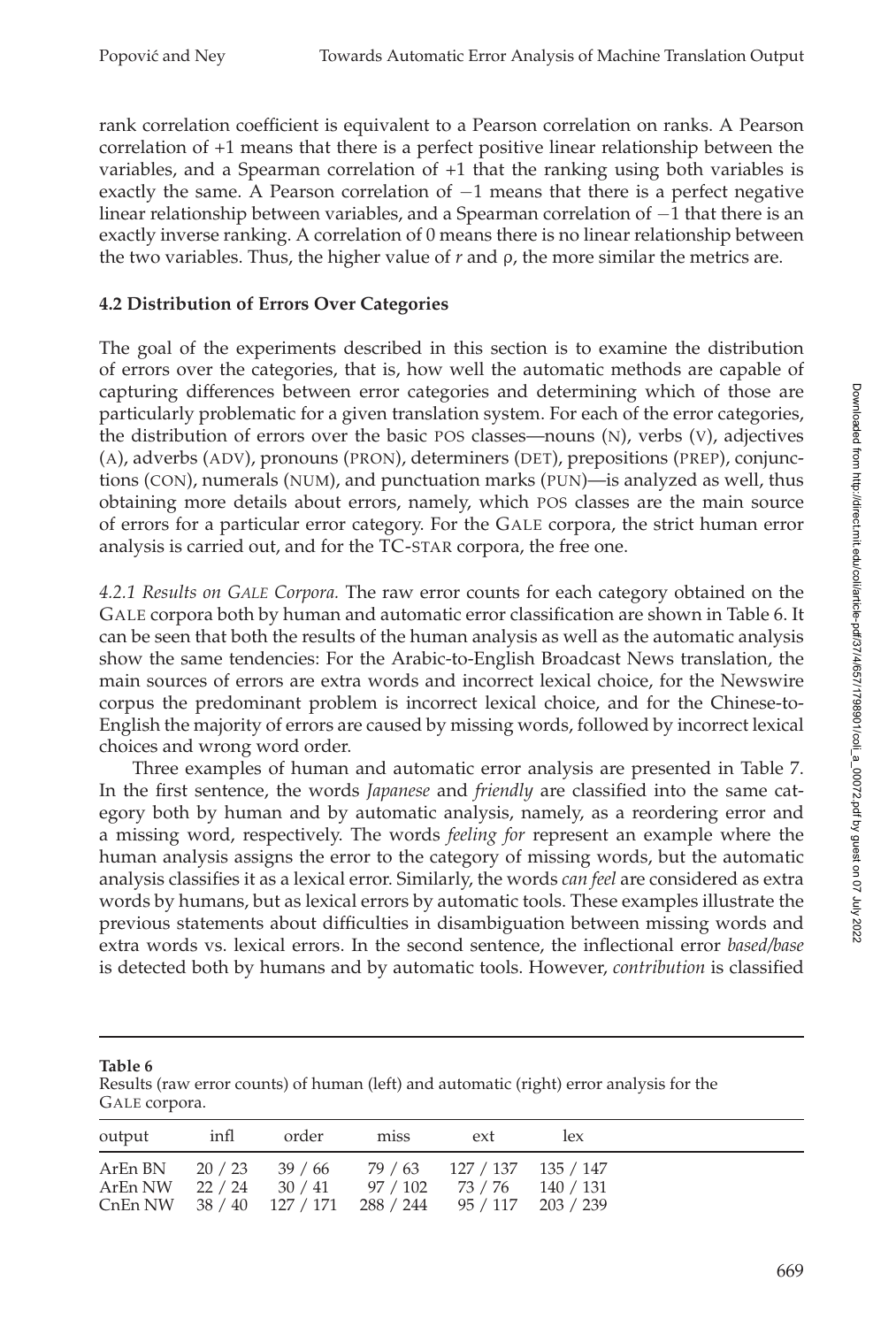Examples of human and automatic error analysis from the GALE corpora. Words in *bold italic* are assigned to the same error category both by human and automatic error analysis, and words in **bold** represent differences.

| ref:<br>hyp:            | , although the <i>Japanese friendly</i> feelings for China added an increase,<br>, although China can feel the Japanese increase,                                                                  |
|-------------------------|----------------------------------------------------------------------------------------------------------------------------------------------------------------------------------------------------|
| errors:                 | friendly – missing (hum, aut)<br>feelings for – missing(hum)/lexical(aut)<br>Japanese - order(hum,aut)<br>can feel – extra(hum)/lexical(aut)                                                       |
| ref:                    | the amount of their monthly <b>contribution</b> is <i>based</i> in accordance with<br>the <b>wages</b> of previous year                                                                            |
| hyp:                    | the amount of their monthly wages base in accordance with the<br>previous year                                                                                                                     |
| errors:                 | $contribution - lexical(hum)/missing(aut)$<br>$wages - missing(hum)/order(aut)$<br>based – inflectional(hum,aut)                                                                                   |
| ref:<br>hyp:<br>errors: | of local party committees. <i>Secretaries</i> of the Commission<br>of local party committees of the <i>provincial</i> Commission<br>Secretaries – missing(hum,aut)<br>provincial – extra(hum, aut) |

as a lexical error by humans and as a missing word by automatic tools. The human analysis classified the word *wages* as missing. The word is detected as an error also by the automatic tool; nevertheless it is considered as a reordering error because it is present only as an WER error and neither as an HPER nor as an RPER error. The third sentence illustrates a total agreement between the human and automatic error classification: Both words are assigned to the same category. Results for the ten basic POS classes are shown in Table 8, and again from both human and automatic error analysis the same conclusions can be drawn.

Table 9 presents correlations between the results of the human and automatic analysis. The correlation function presented in Table 9(a) is measured between the error counts in each category, and Table 9(b) presents the correlation between the error counts for each POS class within a particular error category. It can be seen that the automatic measures have very high correlation coefficients with respect to the results of human evaluation. The correlations for the inflectional error category are higher than for the other categories, which can be explained by the fact mentioned in previous sections that the disambiguation between missing words, extra words, and incorrect lexical choice is often difficult, both for humans and for machines.

*4.2.2 Results on TC-STAR Corpora.* The experiments on the TC-STAR corpora are similar to those on the GALE corpora. There are some differences, however, because human error classification is carried out in a somewhat different way and completely independently. The error categories considered by the human error analysis were inflectional errors, missing words, reordering errors, and incorrect lexical choice—that is, the same as in the GALE experiments except extra words. The distribution of errors over POS tags is not analyzed on this corpora, but the following details about inflectional errors are investigated: verb tense errors, verb person errors, adjective gender errors, and adjective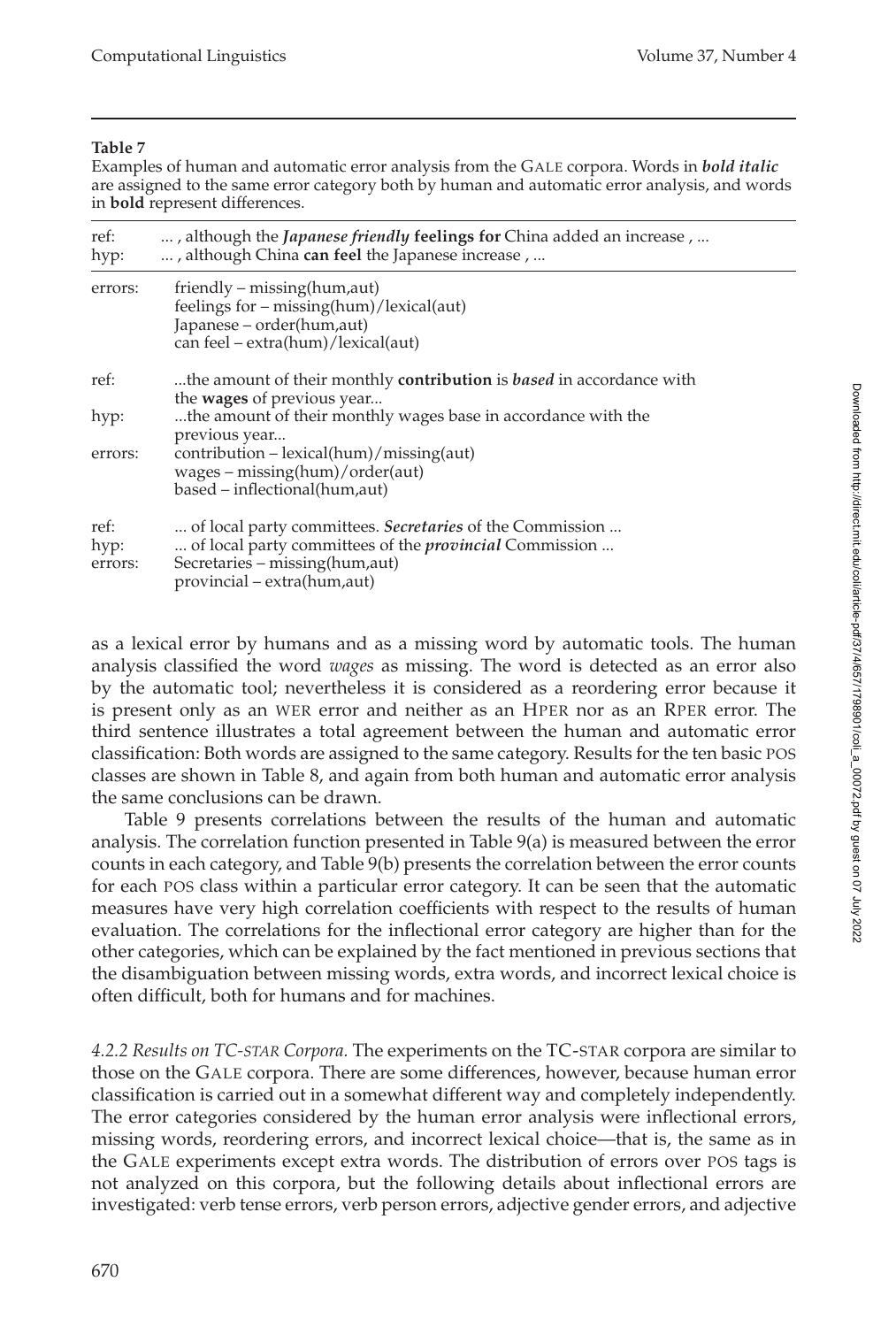ArEn BN V N A ADV PRON DET PREP CON NUM PUN infl 15/17 3 0 0 2/3 0 0 0 0 0 order 6/10 14/15 3/6 1/2 0 5/10 3/8 3/7 2/1 1/6 miss 29 / 15 10 / 14 4 / 2 6 / 4 11 / 9 3 / 2 8 / 5 1 1 / 0 6 / 11 ext 11 19 / 23 4 / 3 9 / 8 8 / 15 33 / 36 25 / 21 7 / 4 3 / 5 8 / 11 lex 22 / 32 23 / 22 7 7 / 9 17 / 16 5 24 10 / 7 6 14 / 19 ArEn NW V N A ADV PRON DET PREP CON NUM PUN infl 18 2 1 0 1 / 3 0 0 0 0 0 0 order 5 9/10 4/3 5 0/1 2/3 3/9 1/2 1 0/2 miss 25 / 35 14 / 12 4 / 3 5 / 4 18 / 14 9 / 10 15 / 14 5 / 3 0 2 / 7 ext 8/11 12/17 2 1/3 7/4 10/8 12/10 5 0 15/16 lex 38 / 27 24 / 22 4 / 7 8 / 9 22 / 23 8 / 7 23 / 17 7 / 10 2 4 / 7 CnEn NW V N A ADV PRON DET PREP CON NUM PUN V infl 14 / 16 24 0 0 0 0 0 0 0 0 order 12 / 13 52 / 71 16 / 12 3 / 2 4 / 1 12 / 22 16 / 22 3 / 5 4 / 5 5 / 18 miss 49 / 45 75 / 73 12 / 7 14 / 13 17 / 13 24 / 15 50 / 36 23 / 13 5 19 / 22 ext 6 18 / 38 5 / 9 1 / 0 2 / 1 21 / 20 23 / 24 5 / 2 0 / 4 14 / 13 lex 21 / 47 87 / 72 13 7 / 11 5 / 11 13 / 10 32 / 37 9 / 15 4 / 6 12 / 19

Results (raw error counts) of human (left) and automatic (right) error analysis for the GALE corpora: Distribution of different error types over basic POS classes.

number errors. The category of inflectional errors is also different: It is obtained as a sum of these particular inflectional categories. Correlation coefficients are calculated both for general error categories and for inflectional details.

The results of this error classification are shown in Table 10, and it can be seen that human and automatic error analysis again produce similar trends. It can be seen as

## **Table 9**

Correlation coefficients for the GALE corpora: Spearman rank ρ (left column) and Pearson *r* (right column) coefficient.

| (a) Error categories |       |       |
|----------------------|-------|-------|
| output               | O     |       |
| ArEn BN              | 0.900 | 0.955 |
| ArEn NW              | 1.000 | 0.994 |
| CnEn NW              | 1.000 | 0.930 |

#### (b) Distribution of errors over POS classes

|                               | distribution of errors over POS classes |                         |                         |                         |                         |                         |                         |                         |                         |                         |
|-------------------------------|-----------------------------------------|-------------------------|-------------------------|-------------------------|-------------------------|-------------------------|-------------------------|-------------------------|-------------------------|-------------------------|
|                               |                                         | infl                    |                         | order                   |                         | miss                    |                         | extra                   |                         | lex                     |
| output                        | Ω                                       | r                       | ρ                       | r                       | ρ                       | r                       | O                       |                         | Ω                       |                         |
| ArEn BN<br>ArEn NW<br>CnEn NW | 0.997<br>0.979<br>1.000                 | 0.999<br>0.994<br>0.998 | 0.927<br>0.870<br>0.812 | 0.872<br>0.804<br>0.961 | 0.918<br>0.921<br>0.927 | 0.790<br>0.922<br>0.973 | 0.870<br>0.912<br>0.879 | 0.947<br>0.916<br>0.853 | 0.924<br>0.894<br>0.788 | 0.924<br>0.960<br>0.914 |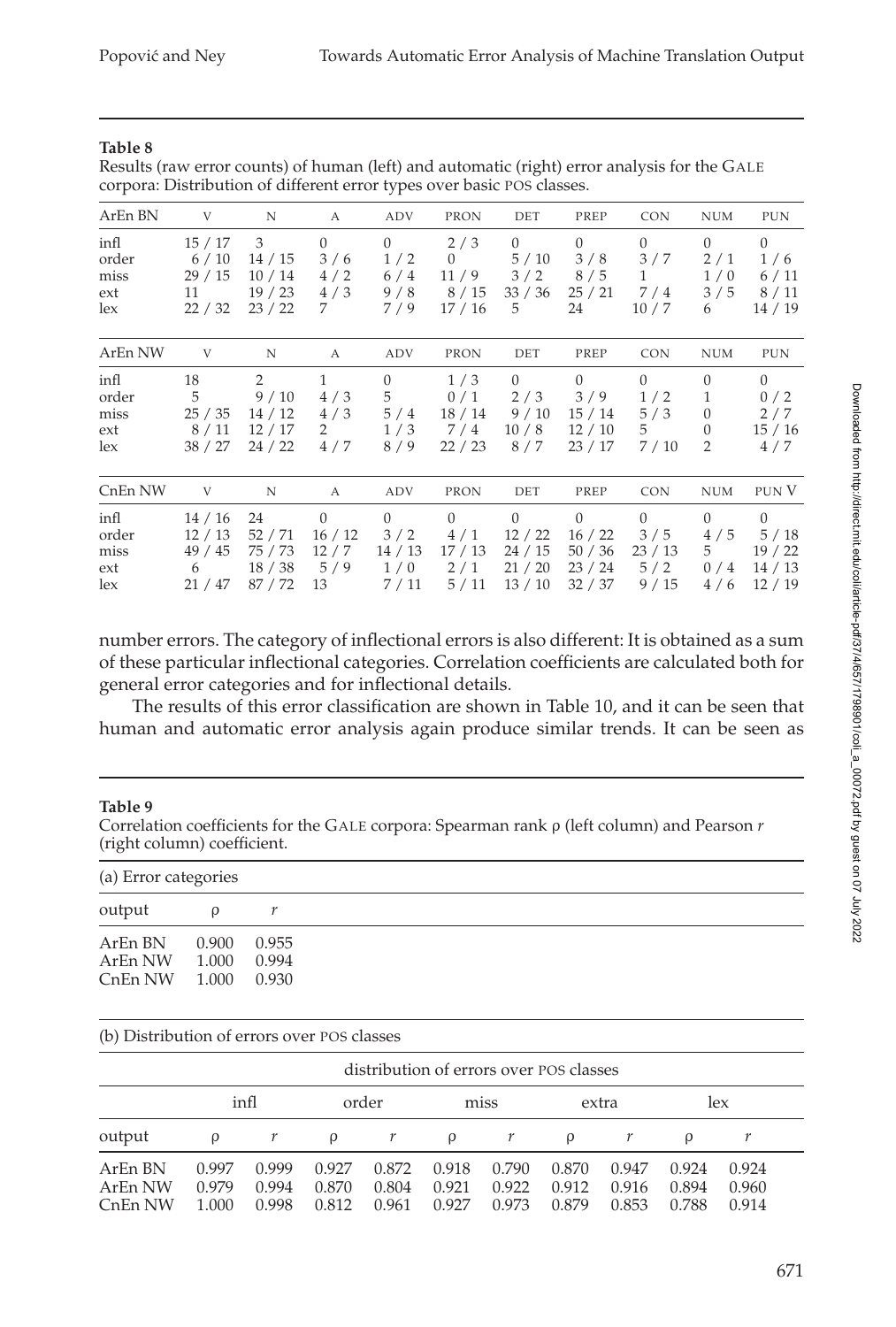Results (raw error counts) of human (left) and automatic (right) error analysis for the TC-STAR corpora.

| output                                                        | infl     | order                                                                      | miss     | lex                            |
|---------------------------------------------------------------|----------|----------------------------------------------------------------------------|----------|--------------------------------|
| EsEn1 FTE<br>EsEn2 FTE 27 / 136 28 / 215 46 / 154<br>EsEn1 VT |          | 18 / 77 37 / 156 47 / 138<br>24 / 80 43 / 104 40 / 113 82 / 268            |          | 70 / 336<br>47 / 477           |
| EnEs1 FTE<br>EnEs2 FTE<br>EnEs1 VT                            | 82 / 223 | $89 / 264$ $45 / 194$ $58 / 206$<br>72 / 197 33 / 169 38 / 111<br>31 / 178 | 72 / 187 | 89 / 451<br>64/416<br>84 / 485 |

well that the numbers of errors obtained by automatic methods is much higher than the numbers obtained by the free human evaluation.

Table 11 presents the results for the inflectional details about verbs and adjectives (i.e., tense, person, gender, and number). Both human and automatic error analysis indicate that the most problematic inflectional category is the tense of verbs, especially for the translation into Spanish.

Correlation coefficients are shown in Table 12. It can be seen that for this corpus the correlations for the error categories, although all rather high (above 0.5), are lower than for the GALE corpus. This is due to the free human evaluation which is carried out on this corpora, that is, without taking the reference translation strictly into account. However, for the inflectional error analysis the correlations are very high, above 0.9.

## **4.3 Differences Between Translation Systems and Methods for Improvements**

The focus of this set of experiments is to examine how well the automatic methods are capable of capturing differences between systems and methods for improvements in order to

- estimate advantages and disadvantages of different translation systems;
- get ideas for improvements of translation performance;
- estimate advantages and disadvantages of applied methods for improvements.

#### **Table 11**

Results (raw error counts) of human (left) and automatic (right) error analysis for TC-STAR corpora — inflectional details: tense (Vten) and person (Vper) of verbs, gender (Agen), and number (Anum) of adjectives.

| output    | Vten     | Vper    | Agen     | Anum  |
|-----------|----------|---------|----------|-------|
| EsEn1 FTE | 14/56    | 4/21    | $\theta$ | 0     |
| EsEn2 FTE | 22 / 98  | 5/38    | $\theta$ | 0     |
| EsEn1 VT  | 16/59    | 8/21    | $\Omega$ | 0     |
| EnEs1 FTE | 44 / 131 | 24 / 82 | 12/26    | 9/25  |
| EnEs2 FTE | 31/94    | 18/52   | 12/26    | 11/25 |
| EnEs1 VT  | 36 / 120 | 23/75   | 13/14    | 10/14 |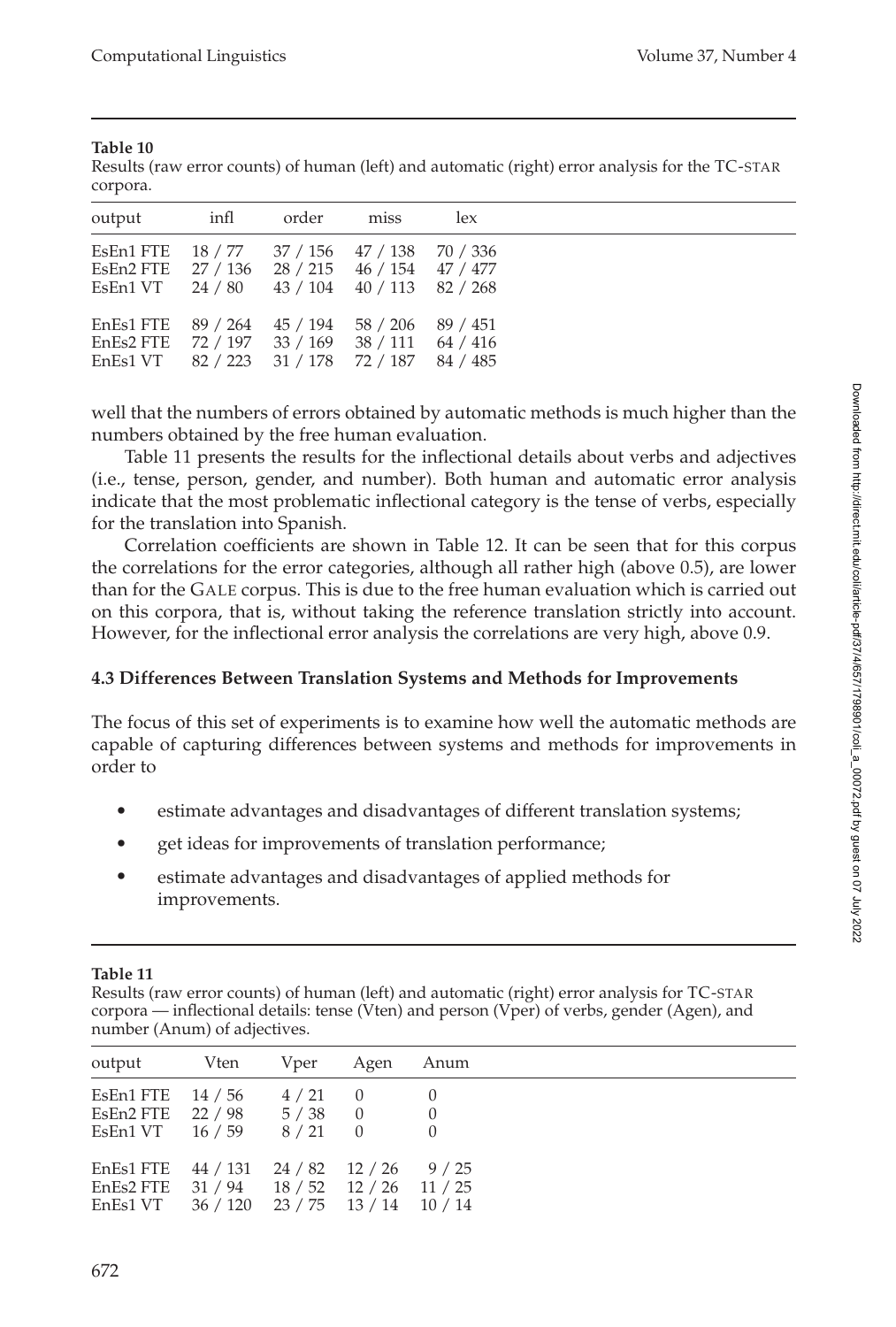| ×<br>۰.<br>۰, |  |
|---------------|--|
|---------------|--|

Correlation coefficients for the TC-STAR corpora: Spearman rank ρ (left column) and Pearson *r* (right column).

| output    | error<br>categories |       | infl. errors<br>over POS classes |       |
|-----------|---------------------|-------|----------------------------------|-------|
|           | ρ                   | r     | ρ                                | r     |
| EsEn1 FTE | 0.800               | 0.935 | 1.000                            | 0.996 |
| EsEn2 FTE | 0.800               | 0.552 | 1.000                            | 0.983 |
| EsEn1 VT  | 0.800               | 0.978 | 1.000                            | 0.991 |
| EnEs1 FTE | 0.950               | 0.754 | 1.000                            | 0.987 |
| EnEs2 FTE | 0.600               | 0.572 | 1.000                            | 0.998 |
| EnEs1 VT  | 1.000               | 0.538 | 0.950                            | 0.990 |

The experiments should also show how reliable each error category is for the comparison of translation outputs. For each of the error categories, the basic POS classes are analyzed as well in order to estimate which POS classes of each category are reliable for the comparison of translation outputs.

The investigations are carried out on six Spanish-to-English TC-STAR outputs generated by phrase-based systems (Vilar et al. 2005) and three German-to-English WMT09 outputs produced in the framework of the fourth shared translation task (Callison-Burch et al. 2009). Two of the WMT09 outputs are generated by standard phrase-based systems (Zens, Och, and Ney 2002) and one by a hierarchical phrase-based system (Chiang 2007). For the TC-STAR outputs two reference translations are available for the automatic error analysis, and for the WMT09 outputs only a single reference is available. For all texts, the flexible human error analysis is carried out. The following sections summarize all the results along with the Spearman and Pearson correlation coefficients calculated across the different translation outputs.

*4.3.1 Results on TC-STAR Corpora.* The error analyses were carried out on six Spanishto-English outputs generated by phrase-based translation systems built on different sizes of training corpora in order to examine the effects of data sparseness (Popovic and ´ Ney 2006b). In addition, the effects of local POS-based word reorderings of nouns and adjectives (Popovic and Ney 2006a) were analyzed in order to examine improvements ´ of the baseline system. Adjectives in the Spanish language are usually placed after the corresponding noun, whereas for English it is the other way around. Therefore, local reorderings of nouns and adjective groups in the source language were applied. If the source language is Spanish, each noun is moved behind the corresponding adjective group. If the source language is English, each adjective group is moved behind the corresponding noun. An adverb followed by an adjective (e.g., *more important*) or two adjectives with a coordinate conjunction in between (e.g., *economic and political*) are treated as an adjective group. Reorderings were applied in the source language, then training and search were performed using the transformed source language data. Modifications of the training and search procedure were not necessary. In this work, only Spanish-to-English translation is analyzed. The English outputs of following training set-ups for the same phrase-based translation system are examined:

training on the full bilingual corpus — a large task–specific corpus (1.3M)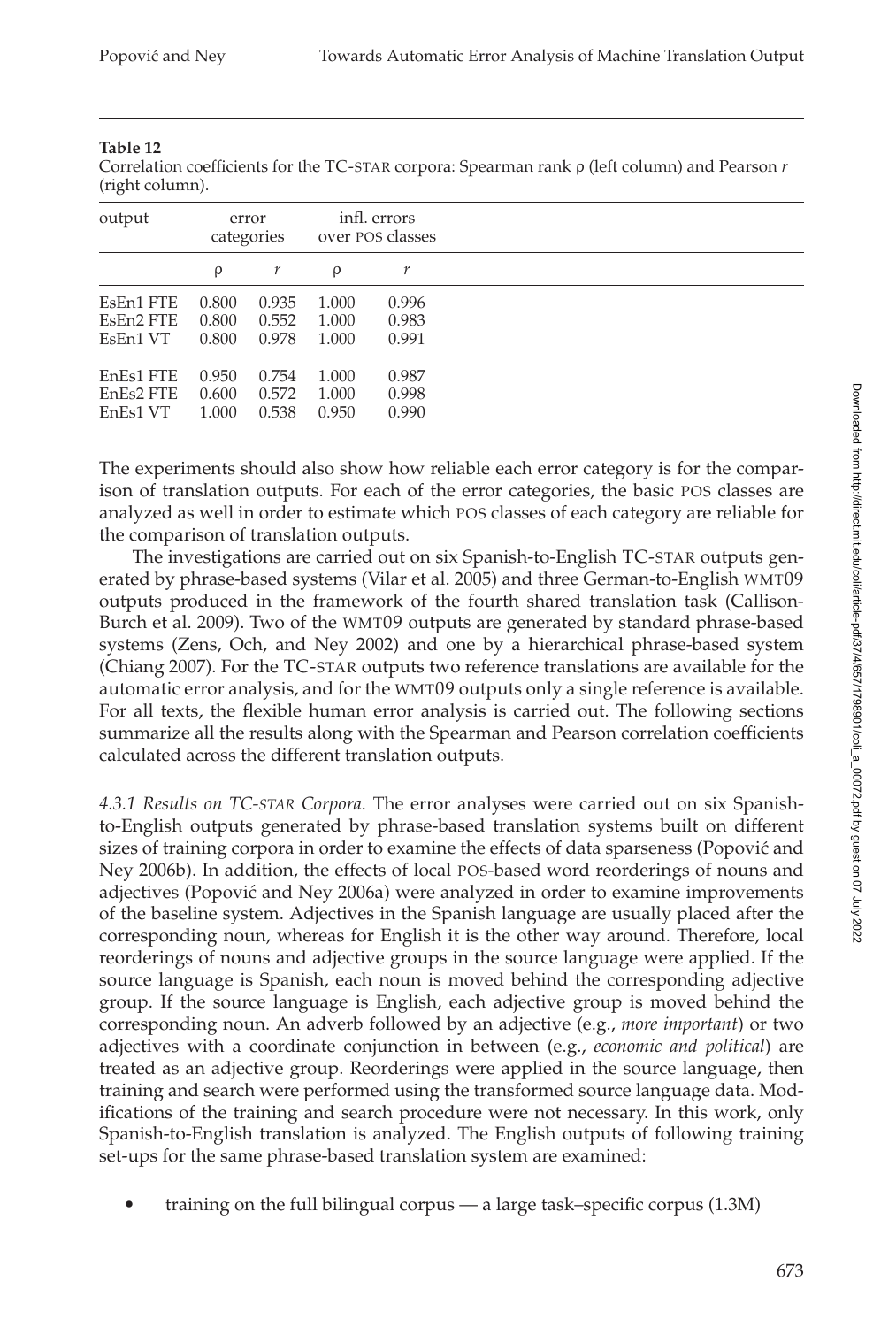- training on a small task–specific corpus (13k)
- $\bullet$ training only on a conventional dictionary

The effects of local reorderings are investigated for each size of the training corpus.

Table 13 presents the raw error counts in each category for each of the six translation outputs in the form *Nhum*/*Naut*. In the last row of the table, the Spearman and Pearson correlation coefficients ρ and *r* for each category across different translation outputs are shown. In addition, the correlations for error distributions within a translation output (as in Section 4.2) are presented as well in the rightmost column, and it can be seen that, as in the previous experiments, they are high for each of the translation outputs. As for the correlations of error categories across translation outputs, the class of inflectional errors and of incorrect lexical choice have very high correlations, which suggests that these two categories reflect well the differences between translation outputs. The reordering errors and missing words are also suitable for comparison, whereas the category of extra words has even a negative correlation—it is not possible to draw conclusions about differences between translation outputs looking into this category.

From both the human and the automatic error analysis it can be concluded that the number of inflectional errors is low, and becomes slightly higher for the system trained on a dictionary, although there is a number of reordering errors, missing words, and extra words. The most problematic category is the incorrect lexical choice, especially for the small training corpora. The number of reordering errors and missing words is also increasing when the corpus size is decreasing, although to a lesser extent. The POSbased local reordering technique reduces the number of reordering errors, especially for the small training corpora, and does not harm the other error categories.

*4.3.2 Results on WMT Corpora.* Three outputs generated by three German-to-English statistical translation systems are analyzed in order to examine the differences between a standard phrase-based translation model and a hierarchical translation model. In the standard phrase-based model, phrases are defined as non-empty contiguous sequences of words. The hierarchical phrase-based model is an extension of this model where the phrases are allowed to have "gaps" (i.e., non-contiguous parts of the source sentence are allowed to be translated into possibly non-contiguous parts of the target sentence).

|              | across different translation outputs (last row). |             |             |                 |             |            |  |  |  |  |  |  |  |
|--------------|--------------------------------------------------|-------------|-------------|-----------------|-------------|------------|--|--|--|--|--|--|--|
| system       | infl                                             | order       | miss        | extra           | lex         | $\rho/r$   |  |  |  |  |  |  |  |
| 1.3M         | 7/11                                             | 24 / 47     | 38 / 48     | 31 / 37         | 64 / 184    | 0.9 / 0.92 |  |  |  |  |  |  |  |
| +reord. adj. | 7/11                                             | 16/46       | 37/49       | 25/31           | 61 / 184    | 0.9 / 0.91 |  |  |  |  |  |  |  |
| 13k          | 7/12                                             | 35/74       | 55 / 57     | 26/34           | 134 / 223   | 0.9 / 0.98 |  |  |  |  |  |  |  |
| +reord. adj. | 8/13                                             | 19/50       | 54/60       | 25/40           | 132 / 217   | 0.9 / 0.98 |  |  |  |  |  |  |  |
| dictionary   | 14/18                                            | 45/88       | 104 / 84    | 33 / 30         | 378 / 414   | 0.9 / 0.99 |  |  |  |  |  |  |  |
| +reord. adj. | 14/19                                            | 21/64       | 104 / 80    | 35/32           | 375 / 391   | 0.9 / 0.99 |  |  |  |  |  |  |  |
| $\rho/r$     | 0.94 / 0.99                                      | 0.83 / 0.85 | 0.87 / 0.99 | $-0.19 / -0.34$ | 0.99 / 0.99 |            |  |  |  |  |  |  |  |

**Table 13** Results (raw error counts) of human (left) and automatic (right) error analysis for six different Spanish-to-English TC-STAR systems; Spearman (left) and Pearson (right) correlation coefficients for each translation output across error categories (last column) and for each error category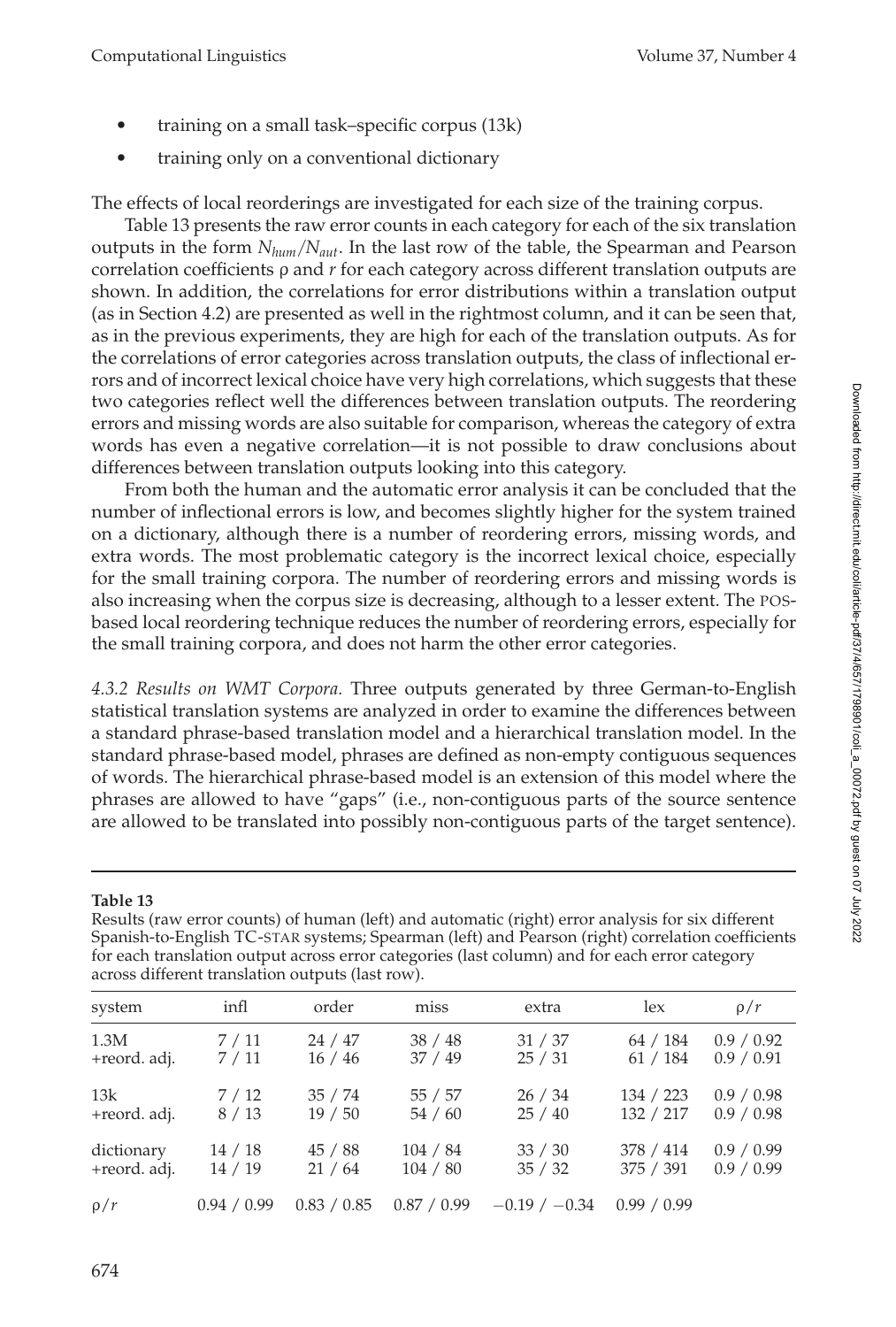In this way, long-distance dependencies and reorderings can be modelled better. In addition, we investigate the effects of long range POS-based reorderings of German verbs (Popovic and Ney 2006a) used to improve the phrase-based system. Verbs in the ´ German language can often be placed at the end of a clause. This is mostly the case with infinitives and past participles, but there are many cases when other verb forms also occur at the clause end. For the translation from German into English, the following verb types were moved towards the beginning of a clause: infinitives, infinitives with the German infinitive particle *zu*, finite verbs, past participles, and verb negations. Analogously to the local reorderings described in the previous section, training and search are performed using the transformed source language data.

Table 14 presents the raw error counts in the form *Nhum*/*Naut* for all categories and all translation outputs. Spearman and Pearson correlation coefficients are shown as well for each translation output across error categories (rightmost column), and for each error category across different translation outputs (last row). Again, the correlations across the error categories are very high for all translation outputs, although slightly smaller than for the TC-STAR data. It can be seen that the extra words also have the weakest correlation among error categories, although the coefficients are not negative as in the case of the TC-STAR data. This confirms the previous hypothesis that this error category is not suitable for looking into details about differences between translation outputs.

From the results of both error analyses it can be seen that for all translation outputs the inflectional errors are again the least problematic category. On the other hand, there is a large number of reordering errors, missing words, and especially lexical errors. The main advantage of the hierarchical system compared to the standard phrasebased system is the smaller number of missing words, and the main disadvantage the larger number of reordering errors. This looks rather surprising at first, because the hierarchical system should actually better deal with various reorderings, both local and long-range. Nevertheless, the produced reorderings are rather unconstrained so that a number of them are beneficial, but there are also a number of reorderings that make the translation quality worse. One possibility for improving the hierarchical system is to introduce certain phrase/gap constraints using POS tags or deeper syntax knowledge sources. The long-range POS-based reorderings of verbs used to improve the standard phrase-based system reduced the number of reordering errors, and also the number of lexical errors. A discrepancy considering the missing words can be observed for this method: The human error analysis reports reduction of missing words whereas this is not captured by automatic tools. Deeper analysis regarding different POS classes could possibly reveal more details about this. It also can be seen that the hierarchical

## **Table 14**

Results (raw error counts) of human (left) and automatic (right) error analysis for three different German-to-English WMT systems; Spearman (left) and Pearson (right) correlation coefficients for each translation output across error categories (last column) and for each error category across different translation outputs (last row).

| system                   | infl           | order              | miss                   | extra          | lex                  | $\rho/r$                  |
|--------------------------|----------------|--------------------|------------------------|----------------|----------------------|---------------------------|
| phrase-based<br>+reorder | 12/32<br>16/44 | 60 / 235<br>41/212 | 204 / 199<br>172 / 200 | 52/40<br>30/56 | 189/521<br>163 / 495 | 0.70 / 0.72<br>0.7 / 0.74 |
| hierarchical             | 17/46          | 100 / 274          | 107/153                | 68 / 99        | 171/508              | 0.90 / 0.91               |
| $\rho/r$                 | 1.00 / 0.90    | 1.00 / 0.99        | 0.60 / 0.90            | 0.5 / 0.62     | 1.00 / 0.96          |                           |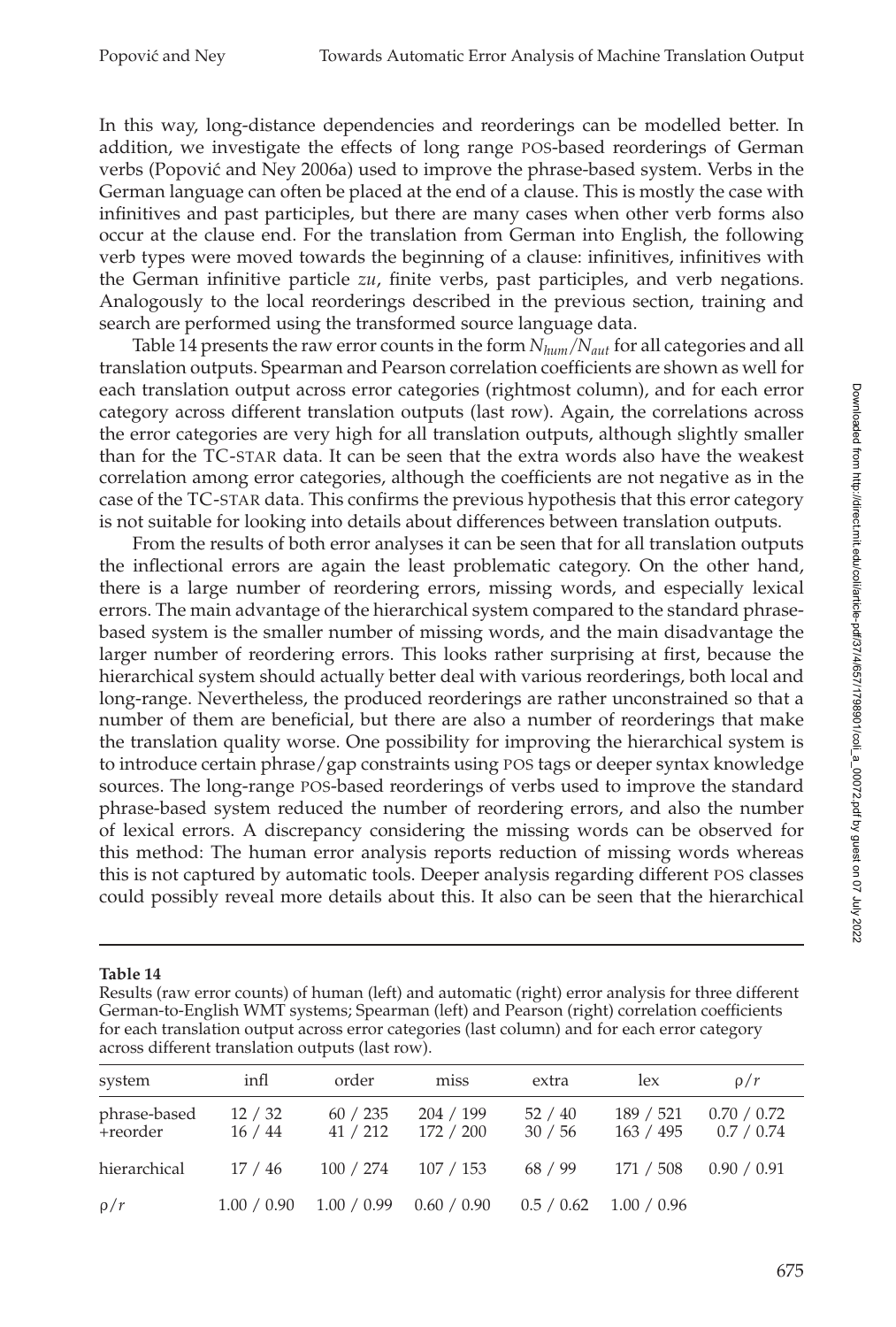Examples of errors in three different German-to-English translation systems: phrase-based, phrase-based with POS-based reorderings, and hierarchical. **Bold words** denote differences between systems.

| reference:    | The total amount designated for assistance to the system<br>is to be divided into two parts.                                                                                                              |
|---------------|-----------------------------------------------------------------------------------------------------------------------------------------------------------------------------------------------------------|
| phrase-based: | The _____ _____ ________ _____ aid to the system                                                                                                                                                          |
| +reorder:     | -- -- certain amount in two parts.<br>----- To help the system certain total amount -- to be divided                                                                                                      |
| hierarchical: | into two parts.<br>The for the system _____ to help certain total amount will be<br>divided into two parts.                                                                                               |
| reference:    | Retailers are to decide for themselves if they want                                                                                                                                                       |
| phrase-based: | to pass on the price increases to their customers.<br>The retailers themselves must decide whether<br>--- --- the ----- doubling their customers pass.                                                    |
| +reorder:     | Retailers should decide for themselves whether they want<br>to pass on increasing costs to their customers.                                                                                               |
| hierarchical: | The retailers themselves must decide whether they wish<br>to pass on to their customers the price increase.                                                                                               |
| reference:    | We have made great progress towards an agreement<br>that will be effective on the market, declared the                                                                                                    |
| phrase-based: | representative of the Bush administration, Henry Paulson.<br>We have ____ great progress towards an agreement,<br>the ___ marktwirksam be, said the representatives of the                                |
| +reorder:     | administration, Bush Henry Paulson.<br>We have made great progress towards an agreement,<br>which will be marktwirksam, said the representatives of the                                                   |
| hierarchical: | administration, Bush Henry Paulson.<br>We have made great strides in the direction of an agreement,<br>which will be marktwirksam, said the representatives of the<br>Bush administration, Henry Paulson. |
| reference:    | The search for Fosset was called off a month after<br>he had disappeared.                                                                                                                                 |
| phrase-based: | The search for Fosset was a month after whose disappearance<br>has been abandoned.                                                                                                                        |
| +reorder:     | The search for Fosset was <b>abandoned</b> a month after<br>his disappearance.                                                                                                                            |
| hierarchical: | The search Fosset was a month after the disappearance<br>have been abandoned.                                                                                                                             |

system produces fewer lexical errors than the baseline phrase-based system, but more lexical errors than the phrase-based system with reorderings. Syntactic constraints for the hierarchical model might improve this error category as well.

Table 15 presents examples of differences between translation systems and effects of improvements along with some differences between human and automatic error analysis.<sup>4</sup> The first sentence represents an example for the missing words error problem—one can see that there are a number of missing words in the output of the phrase-based system. All of these missing words are detected both by human and

<sup>4</sup> It should be noted that it was impossible to show visually all details worthy of explanation.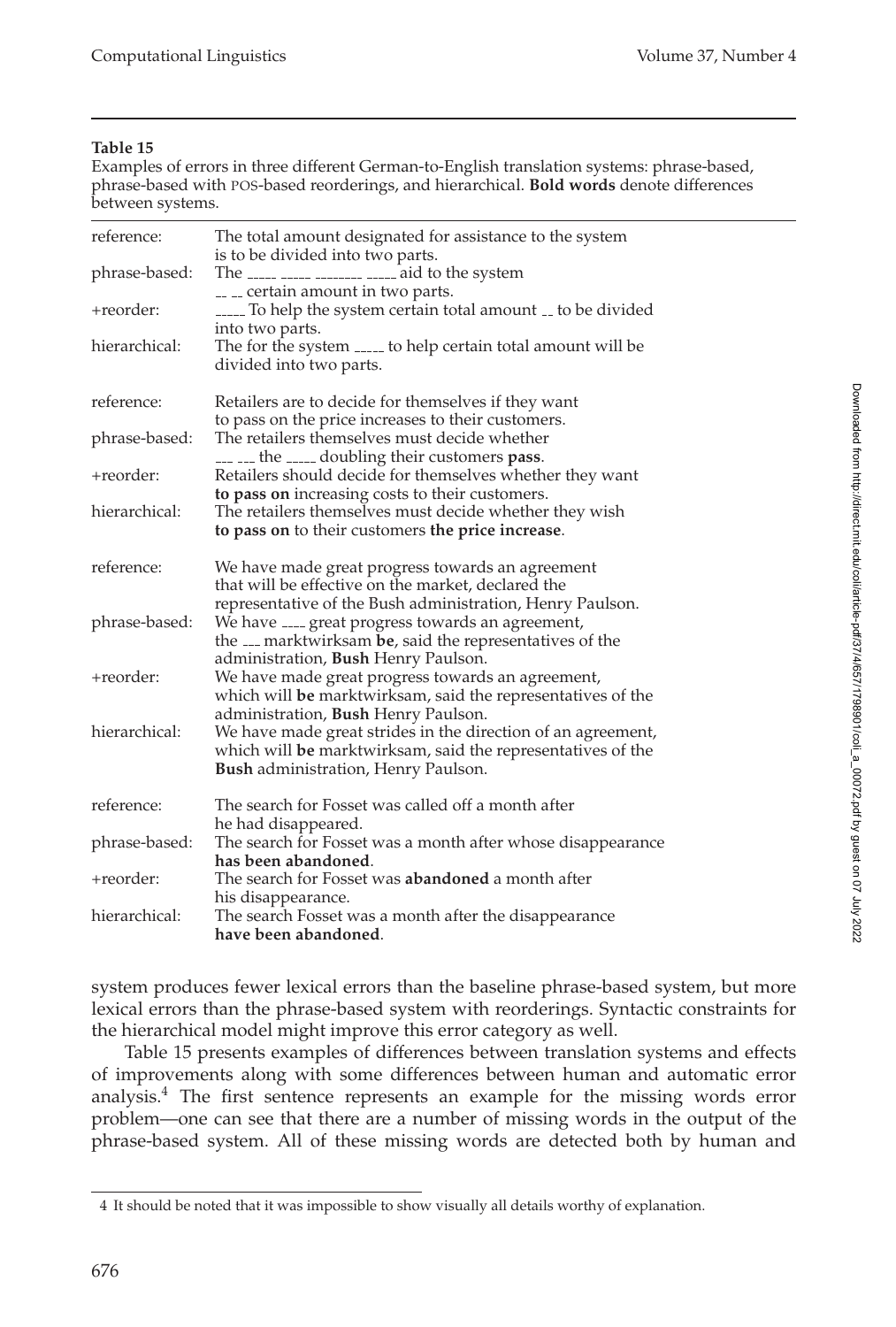by automatic error analysis, except for the word *amount*, which is considered by the automatic tools as a reordering error (for the same reason as the example in Table 7). When the reordering technique is applied, the number of errors is reduced and the translation becomes understandable although still not grammatically correct: The sequence *total amount* becomes a reordering error both for humans and for automatic tools. For the words *designed* and *is*, the confusion between missing words (human) and lexical errors (automatic) is present. The hierarchical system generates even fewer missing words, although neither this system nor the phrase-based system with reorderings is able to overcome the reordering problem. It should also be noted that for all three systems, the word *assistance* is detected as a word translated by incorrect lexical choice *aid/to help*, whereas by the humans it is not considered as an error.

The second example illustrates improvements of the standard phrase-based system yielded by POS-based reorderings, as well as advantages and disadvantages of the hierarchical system. The baseline phrase-based system produces several missing words (*they want*, *price increases*), as well as reordering errors (*pass on*). When the reorderings are applied, these errors are no longer present and the overall number of errors is reduced, although there are still some words considered as errors only by automatic tools (i.e., *if* and *price* as lexical errors, *to* as a reordering error). The output of the hierarchical system also does not contain missing words, and the problem of the verb reordering is solved as well (*pass on*), but some other reordering errors are introduced: *the price increase*. It should be noted that for this sentence automatic tools detect that *want* is a lexical error because it is translated as *wish*, whereas the humans of course do not consider this an error.

The third sentence shows advantages of the hierarchical system. The output of the phrase-based system has several missing words (*made*, *that will*) which are not present when the reorderings are applied, and are also not present in the output of the hierarchical system. The same happens with the verb reordering error *be*. However, the noun reordering error *Bush* is not resolved by the POS-based reorderings of verbs, whereas it is at the correct position in the hierarchical system output. Apart from this, all outputs contain an inflectional error *representative/representatives*, as well as a lexical choice error caused by an out-of-vocabulary word *effective on market/marktwirksam*. For the phrasebased output, this error is classified as a lexical error both by humans and by automatic tools, but for the other two outputs, the automatic tools classified the words *effective on* as missing words.

The fourth example shows a case when the automatic error analysis cannot detect differences between translation outputs. The baseline phrase-based output contains verb reordering errors *has been abandoned*. The same error is present in the output of the hierarchical system, whereas the sentence obtained by the phrase-based system with reorderings is completely correct. Nevertheless, these reordering errors are not at all detected by automatic error analysis—it detects reordering errors only if exactly the same words in the reference and in the hypothesis are present. Therefore there are more discrepancies between the human and automatic error analysis for all three outputs: *called off* is detected as missing, *disappeared* as a lexical error, and in the hierarchical system output *have been* are considered as extra words. This example, together with the fact that in general the automatic error analysis detects much higher numbers of lexical errors than the human evaluation, indicates that the automatic error analysis could be improved by using a list of synonyms.

*4.3.3 Correlations of the POS Classes Across the Translation Outputs.* Correlation coefficients of the POS classes across different TC-STAR and WMT09 translation outputs for each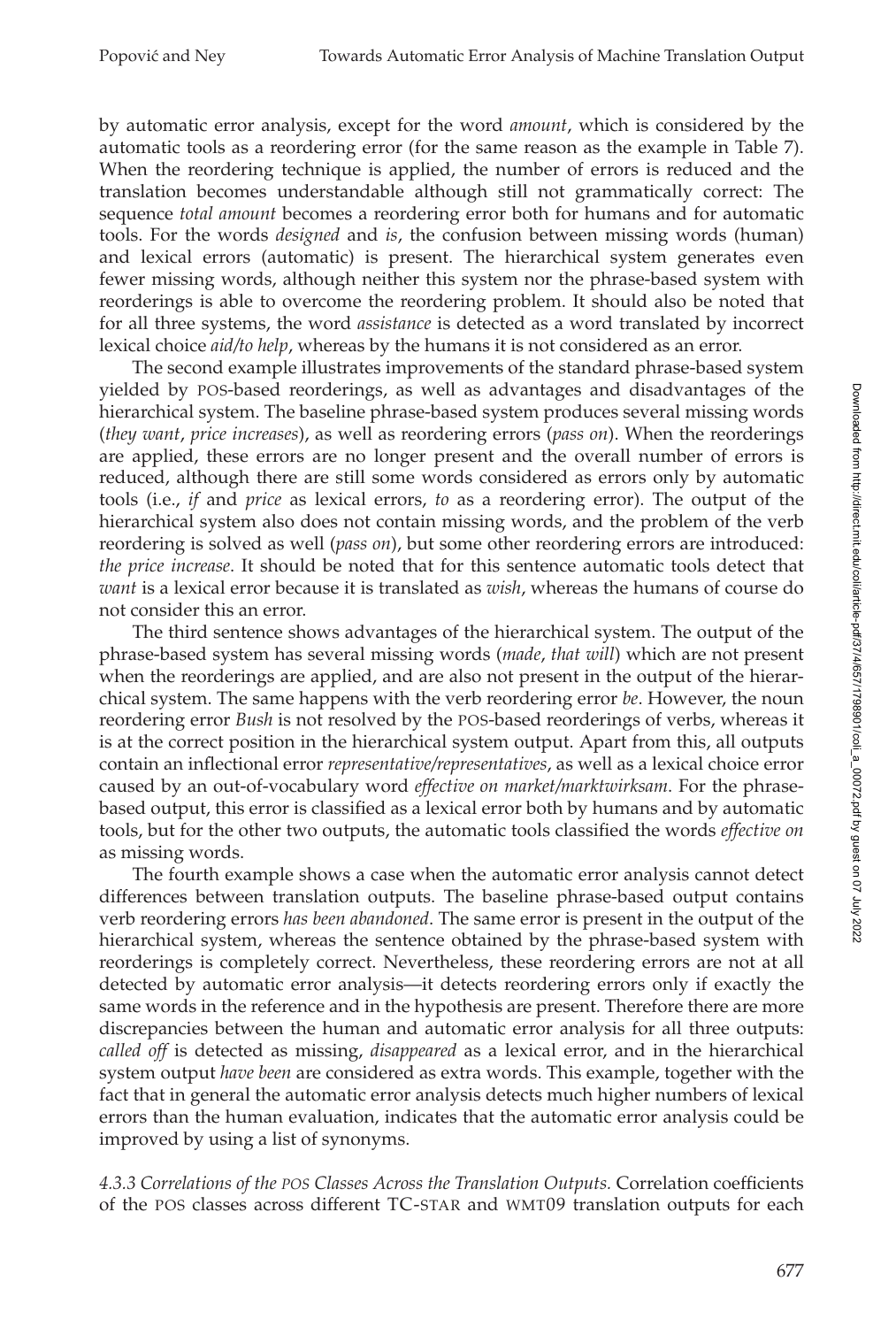error category are presented in Table 16. For the cases when both error analyses detected zero errors, the correlation coefficients are omitted. It can be seen that the verbs, nouns, and adverbs have high correlations for each of the error categories (except extra words), as well as that the inflectional and reordering errors have high correlations for almost all POS classes. These error categories and POS classes are used in the further experiments described in the following section.

On the other hand, it can be seen that for the missing words, extra words, and lexical errors, the correlations for some of the POS classes are low or the behavior is dependent on the data set. As already mentioned in Section 4.2, the main source of discrepancies between human and automatic error analysis in general is the difficulty of disambiguation between missing words, lexical errors, and extra words. Nevertheless, a deeper analysis (an "error analysis of error analysis") should be carried out in order

#### **Table 16**

Spearman (above) and Pearson (below) correlation coefficients for each POS class within one error category across six different TC-STAR and three different WMT09 English translation outputs. The coefficients are omitted for the cases when both error analyses detected zero errors.

|       | (a) TC-STAR translation outputs |                    |                 |              |              |              |                 |              |              |              |  |
|-------|---------------------------------|--------------------|-----------------|--------------|--------------|--------------|-----------------|--------------|--------------|--------------|--|
|       | V                               | N                  | A               | ADV          | PRON         | DET          | PREP            | CON          | <b>NUM</b>   | PUN          |  |
| infl  | 0.96<br>0.96                    | 0.61<br>0.02       |                 | 1.00<br>1.00 |              |              |                 |              |              |              |  |
| order | 0.69<br>0.85                    | 0.76<br>0.89       | 0.86<br>0.98    | 0.44<br>0.37 | 0.54<br>0.02 | 0.50<br>0.66 | 0.94<br>0.92    | 0.66<br>0.03 | 0.66<br>0.03 | 0.53<br>0.01 |  |
| miss  | 0.71<br>0.67                    | 0.76<br>0.83       | 0.04<br>$-0.15$ | 0.54<br>0.94 | 1.00<br>0.99 | 0.64<br>0.61 | 0.17<br>$-0.31$ | 0.87<br>0.88 |              | 0.66<br>0.03 |  |
| ext   | 0.61<br>0.78                    | $-0.40$<br>$-0.47$ | 0.53<br>0.47    | 0.86<br>0.95 | 0.57<br>0.58 | 0.39<br>0.20 | 0.21<br>0.01    | 0.66<br>0.01 | 0.66<br>0.03 |              |  |
| lex   | 0.99<br>0.99                    | 1.00<br>0.99       | 0.83<br>0.96    | 0.93<br>0.93 | 0.59<br>0.98 | 0.47<br>0.97 | 0.99<br>0.94    | 0.76<br>0.71 |              | 0.66<br>0.03 |  |

|       | (b) WMT09 translation outputs |              |                    |                    |                    |                    |              |                    |                    |                    |  |  |
|-------|-------------------------------|--------------|--------------------|--------------------|--------------------|--------------------|--------------|--------------------|--------------------|--------------------|--|--|
|       | V                             | N            | A                  | ADV                | <b>PRON</b>        | DET                | PREP         | <b>CON</b>         | <b>NUM</b>         | PUN                |  |  |
| infl  | 1.00<br>0.99                  | 0.50<br>0.01 |                    |                    |                    |                    |              |                    |                    |                    |  |  |
| order | 1.00<br>0.99                  | 1.00<br>0.98 | 0.88<br>0.69       | 0.50<br>0.72       | 0.88<br>0.72       | 1.00<br>1.00       | 1.00<br>0.99 | 0.12<br>$-0.28$    | 0.88<br>0.94       | $-0.62$<br>$-0.92$ |  |  |
| miss  | 1.00<br>0.99                  | 0.50<br>0.73 | 0.12<br>0.01       | 1.00<br>0.97       | 1.00<br>0.89       | 0.50<br>0.60       | 0.50<br>0.95 | $-0.12$<br>$-0.50$ | $-0.12$<br>$-0.50$ | $-0.62$<br>$-0.94$ |  |  |
| ext   | 0.12<br>0.19                  | 0.50<br>0.52 | 0.50<br>0.01       | $-0.50$<br>$-0.50$ | $-0.50$<br>$-0.42$ | 0.50<br>0.89       | 0.50<br>0.94 | 0.88<br>0.94       |                    | 0.50<br>$-0.06$    |  |  |
| lex   | 1.00<br>0.99                  | 0.50<br>0.03 | $-0.50$<br>$-0.87$ | 1.00<br>1.00       | 0.12<br>$-0.19$    | $-1.00$<br>$-0.98$ | 1.00<br>0.99 | $-1.00$<br>$-1.00$ | 0.62<br>0.04       | $-0.62$<br>$-0.66$ |  |  |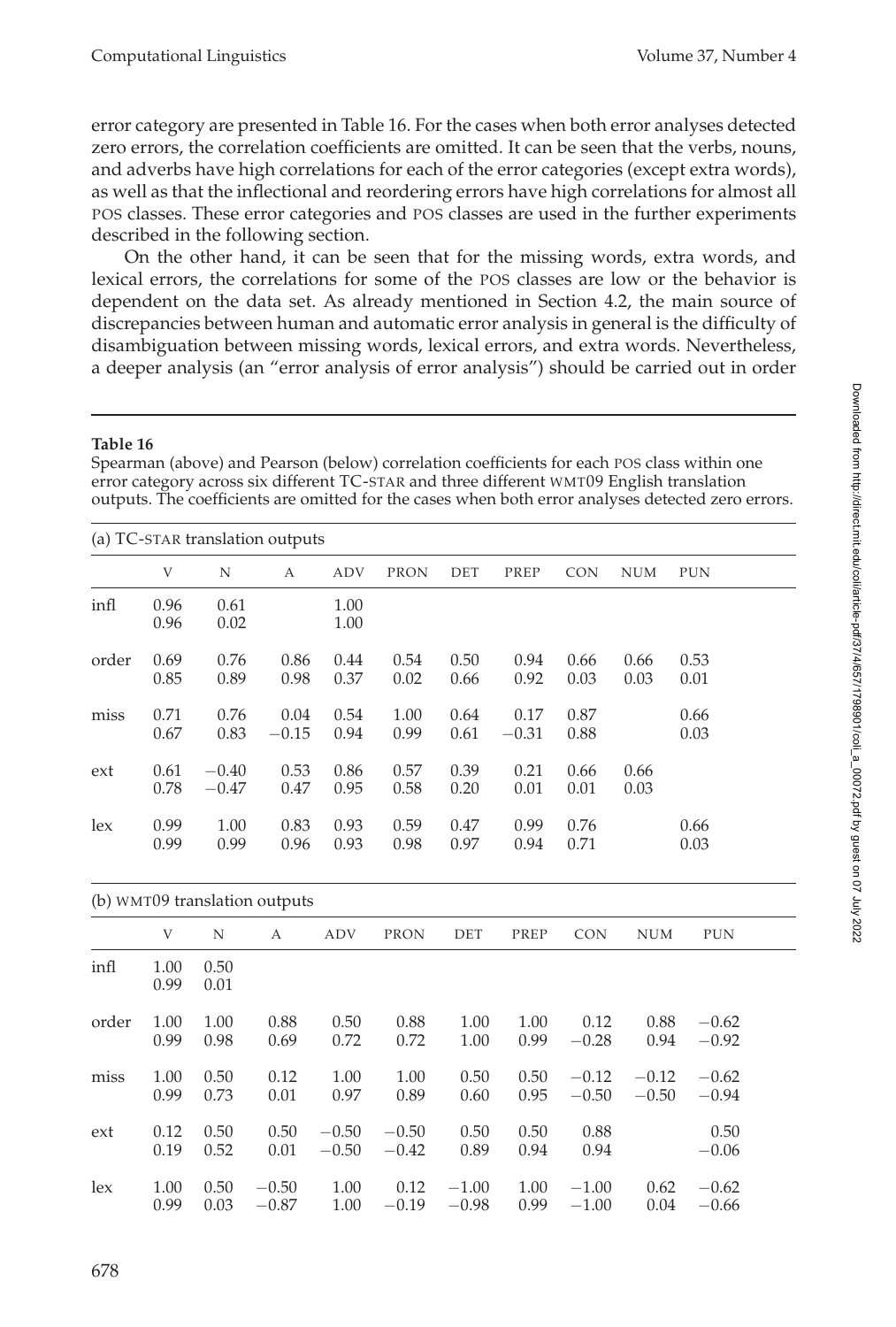to better understand all the details. Such an analysis is an interesting and important direction for future work.

# **5. Comparison of Translation Systems**

The experiments in the previous sections showed that the proposed error categories (with the exception of extra words) can be useful for obtaining more information about differences between translation outputs. In this section, we will show some applications. In order to be able to compare translation outputs generated under different conditions (different target languages, different test set sizes, etc.), we introduce word error rates for each error category, that is, we normalize the number of errors over the total reference length. We do not omit the extra words because this category is informative for the distribution of errors in a particular translation output. Thus the following novel metrics are defined:

**INFER** (**inf**lectional **e**rror **r**ate):

Number of RPER (reference PER) or HPER (hypothesis PER) errors caused by wrong choice of the full word form normalized over the (closest) reference length. **RER** (**r**eordering **e**rror **r**ate):

Number of WER errors that do not occur either as RPER (reference PER) or as HPER (hypothesis PER) errors normalized over the (closest) reference length.

**MISER** (**mis**sing word **e**rror **r**ate):

Number of WER deletions that are not caused by wrong full form choice normalized over the (closest) reference length.

**EXTER** (**ext**ra word **e**rror **r**ate):

Number of WER insertions that are not caused by wrong full form choice normalized over the (closest) reference length.

**LEXER** (**lex**ical **e**rror **r**ate):

Number of errors caused neither by wrong full form choice nor by deleting or inserting words normalized over the (closest) reference length.

Σ**ER** (**sum** of **e**rror **r**ates): Sum of all error categories.

An overview about how these metrics behave in comparison with the standard word error rates WER, PER, and TER along with Spearman and Pearson correlation coefficients is presented in Table 17. The BLEU score is also shown as illustration. All error rates are calculated on the translation outputs analyzed in Section 4. We can see that the sum of all error categories  $\Sigma$ ER is always greater than PER, lower than WER, and similar, although in a majority of cases lower, than TER.

In the following experiments, we use the error rates to get more details about differences between

- $\bullet$  different language pairs: The error rates are calculated for six translation outputs generated in the framework of the WMT09 shared task in order to see the differences between the target languages as well as the differences in English outputs generated by distinct source languages.
- $\bullet$  methods for improvement: Following the ideas from Section 4.3, more details about the effects of POS-based reordering methods are analyzed: local reorderings on the TC-STAR data and long range reorderings on the WMT09 data.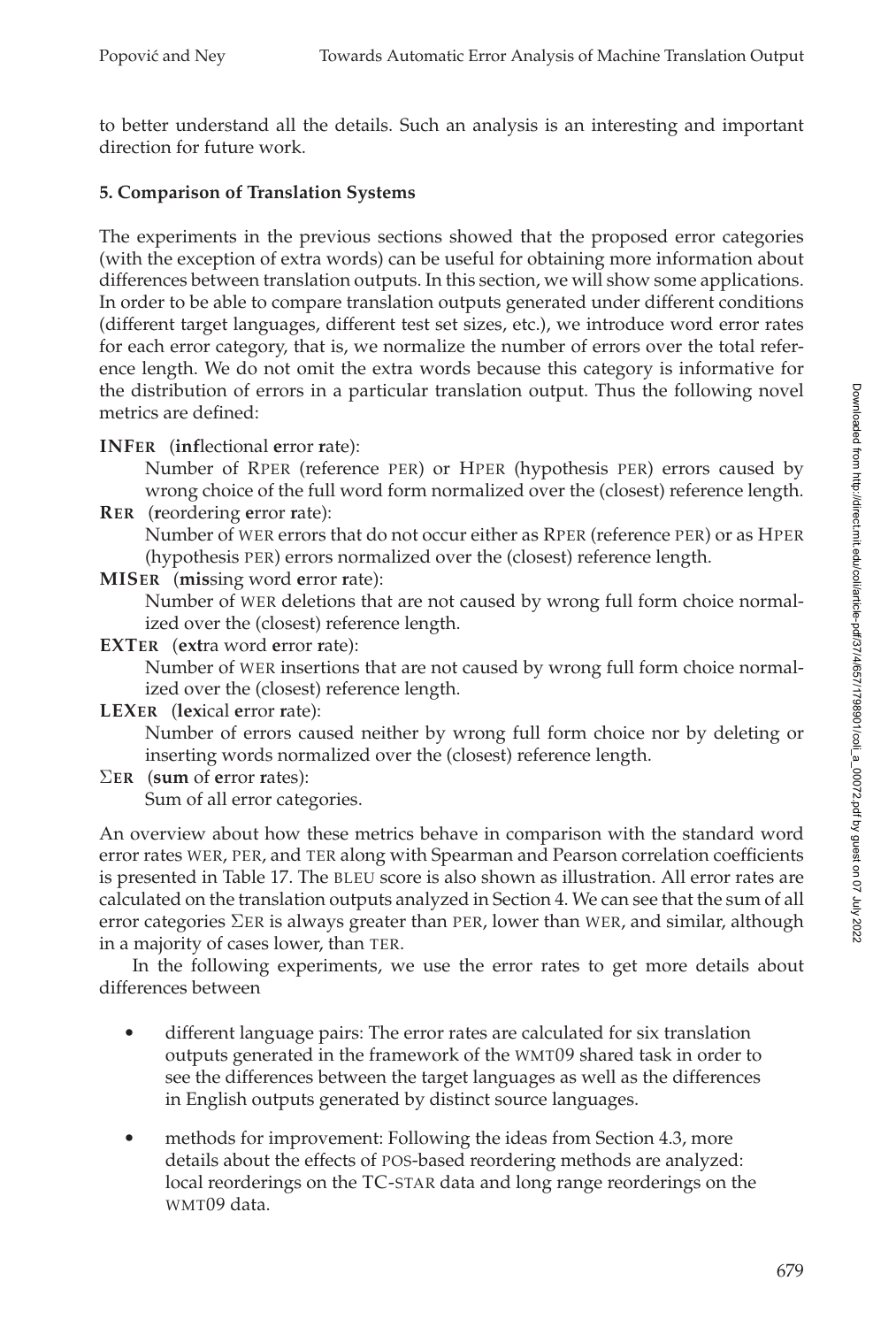different translation systems: Outputs generated in the second TC-STAR evaluation by five distinct translation systems (three statistic and two rule-based) are analyzed. In addition, an interesting example from the WMT09 shared task is presented.

#### **Table 17**

Error categories — novel error rates (raw error counts in five error categories normalized over reference length) compared with standard word error rates WER, PER, and TER. The BLEU score is also shown as illustration.

| (a) Standard error rates (%) (including the BLEU score) and novel error rates. |             |      |      |            |              |      |              |              |              |             |
|--------------------------------------------------------------------------------|-------------|------|------|------------|--------------|------|--------------|--------------|--------------|-------------|
| $\%$                                                                           | <b>BLEU</b> | WER  | PER  | <b>TER</b> | <b>INFER</b> | Rer  | <b>MISER</b> | <b>EXTER</b> | <b>LEXER</b> | $\Sigma$ ER |
| ArEn(BN)                                                                       | 59.7        | 29.6 | 22.4 | 28.0       | 1.5          | 4.2  | 4.0          | 8.7          | 9.3          | 27.6        |
| ArEn (NW)                                                                      | 72.1        | 18.8 | 14.5 | 17.8       | 1.1          | 1.9  | 4.9          | 3.6          | 6.2          | 17.8        |
| ChEn(NW)                                                                       | 58.0        | 34.6 | 21.4 | 30.0       | 1.6          | 6.8  | 9.6          | 4.6          | 9.5          | 32.1        |
| EsEn 1.3M                                                                      | 60.9        | 31.1 | 25.2 | 29.6       | 1.0          | 4.1  | 4.1          | 3.2          | 15.9         | 28.2        |
| EsEn +reord                                                                    | 61.7        | 30.0 | 24.9 | 28.8       | 1.0          | 3.9  | 4.2          | 2.7          | 15.9         | 27.9        |
| EsEn 13k                                                                       | 48.3        | 37.6 | 28.9 | 36.0       | 1.0          | 6.4  | 4.9          | 2.9          | 19.1         | 34.3        |
| EsEn +reord                                                                    | 51.3        | 35.8 | 28.7 | 34.8       | 1.1          | 4.3  | 5.1          | 3.4          | 18.6         | 32.6        |
| EsEn dict                                                                      | 21.6        | 57.9 | 47.7 | 56.3       | 1.5          | 7.5  | 7.2          | 2.6          | 35.4         | 54.2        |
| EsEn +reord                                                                    | 25.7        | 54.8 | 46.8 | 53.6       | 1.6          | 5.5  | 6.8          | 2.7          | 33.4         | 50.1        |
| DeEn phrase                                                                    | 16.9        | 66.4 | 47.5 | 60.5       | 2.1          | 14.8 | 12.5         | 2.5          | 32.8         | 64.8        |
| DeEn +reord                                                                    | 18.4        | 65.5 | 47.2 | 59.6       | 2.8          | 13.3 | 12.6         | 3.5          | 31.2         | 63.4        |
| DeEn hier                                                                      | 17.2        | 71.9 | 48.3 | 64.7       | 2.9          | 17.2 | 9.6          | 6.2          | 32.0         | 68.0        |

(b) Spearman (above) and Pearson (below) correlation coefficients between standard error rates (including 1-BLEU) and novel error rates (error categories).

|              | 1-BLEU               | WER                  | PER                  | TER                  | <b>INFER</b>   | RER               | <b>MISER</b>         | <b>EXTER</b>         | <b>LEXER</b>   |
|--------------|----------------------|----------------------|----------------------|----------------------|----------------|-------------------|----------------------|----------------------|----------------|
| $\Sigma$ ER  | 0.972<br>0.982       | 1.000<br>0.998       | 0.937<br>0.959       | 1.000<br>0.990       | 0.701<br>0.853 | 0.930<br>0.915    | 0.804<br>0.814       | $-0.302$<br>$-0.103$ | 0.865<br>0.914 |
| <b>LEXER</b> | 0.834<br>0.960       | 0.865<br>0.926       | 0.921<br>0.988       | 0.865<br>0.957       | 0.451<br>0.604 | 0.698<br>0.695    | 0.582<br>0.592       | $-0.617$<br>$-0.348$ |                |
| <b>EXTER</b> | $-0.274$<br>$-0.172$ | $-0.302$<br>$-0.107$ | $-0.397$<br>$-0.225$ | $-0.302$<br>$-0.146$ | 0.222<br>0.264 | $-0.089$<br>0.070 | $-0.138$<br>$-0.115$ |                      |                |
| <b>MISER</b> | 0.787<br>0.749       | 0.804<br>0.791       | 0.598<br>0.668       | 0.804<br>0.744       | 0.813<br>0.836 | 0.843<br>0.849    |                      |                      |                |
| Rer          | 0.944<br>0.832       | 0.930<br>0.902       | 0.804<br>0.769       | 0.930<br>0.858       | 0.792<br>0.905 |                   |                      |                      |                |
| <b>INFER</b> | 0.726<br>0.771       | 0.701<br>0.839       | 0.540<br>0.710       | 0.701<br>0.794       |                |                   |                      |                      |                |
| TER          | 0.972<br>0.995       | 1.000<br>0.995       | 0.937<br>0.987       |                      |                |                   |                      |                      |                |
| PER          | 0.902<br>0.988       | 0.937<br>0.967       |                      |                      |                |                   |                      |                      |                |
| WER          | 0.972<br>0.986       |                      |                      |                      |                |                   |                      |                      |                |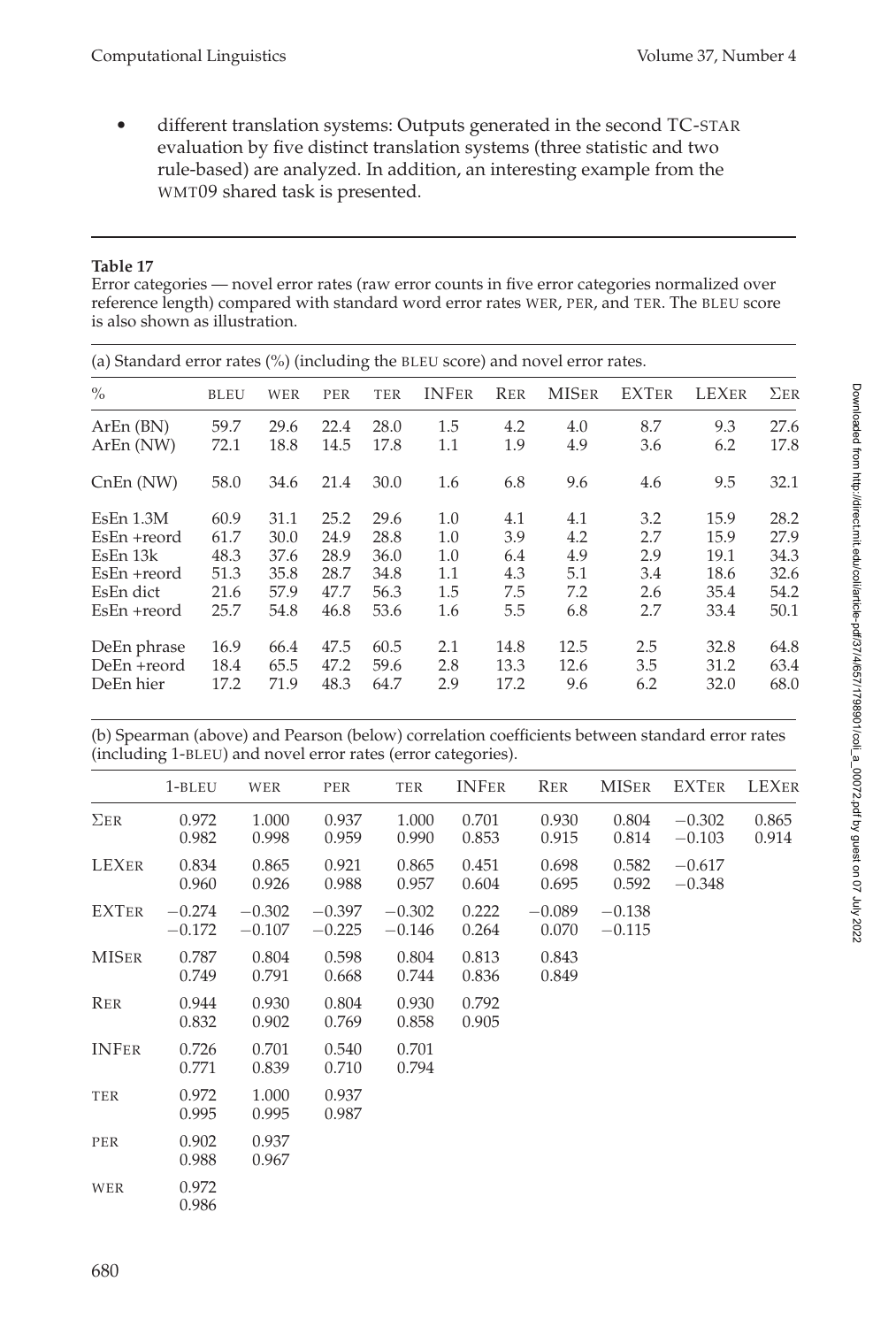# **5.1 Different Language Pairs**

Table 18 presents the error rates and the BLEU scores for six translation outputs from the News domain generated by phrase-based systems in the framework of the WMT09 shared task. The test data used in the WMT shared tasks are very suitable for such comparison because they are parallel for all language pairs. For each language pair only a baseline phrase-based system is used in order to focus only on the languagedependent differences. It can be seen that for all English outputs, independently of the source language, the inflectional error rate (INFER) of about 2% is the smallest error rate. For the other target languages this is not the case: The French and Spanish outputs have an INFER between 6% and 7%, and the German output more than 8%. These results could be expected knowing that the English language is not morphologically rich, whereas Spanish, French, and especially German are.

The highest reordering error rate (RER) is present when translating from and into German, and the highest missing word error rate (MISER) can be observed for the English output generated from the German source text. The category of extra words has been shown not to be reliable for comparison of translation outputs, although it can be seen that all EXTER scores are rather low in comparison to the other error categories. The highest lexical error rate (LEXER) of 35% can be observed for the German output, followed by the English output generated from the German source text (33%). The lexical error rates for the translation from and into Spanish and French are lower and similar, between 29% and 30%.

From the BLEU score and other standard error measures it can be seen that the translation from and particularly into German is the hardest. It can also be observed that translation into French and Spanish is more difficult than translation from these languages into English. The results of the error analysis give more details, for example, such that for translation from and into German language the number of reordering errors is higher than for the other language pairs. Furthermore, when translating from German into English, a high number of missing words should be expected. For translation into German, morphology is an important issue. A high number of inflectional errors is also present for the French and Spanish outputs—higher INFER is the main reason why translation into French and Spanish is more difficult than the other translation direction.

# **5.2 Methods for Improvement—More Details About POS-Based Reorderings**

In order to better understand the reordering problems and improvements obtained by POS-based reordering techniques, we investigate some more details. For the full

| Table 18 |                                                                                            |  |  |  |  |  |  |  |  |  |  |
|----------|--------------------------------------------------------------------------------------------|--|--|--|--|--|--|--|--|--|--|
|          | Error categories for different source and target languages: examples of German-to-English, |  |  |  |  |  |  |  |  |  |  |
|          | French-to-English, Spanish-to-English, English-to-German, English-to-French, and           |  |  |  |  |  |  |  |  |  |  |
|          | English-to-Spanish WMT09 translation outputs.                                              |  |  |  |  |  |  |  |  |  |  |
|          |                                                                                            |  |  |  |  |  |  |  |  |  |  |
| $\Omega$ |                                                                                            |  |  |  |  |  |  |  |  |  |  |

| $\%$         |                |                     |      |                              |         | BLEU INFER RER MISER EXTER LEXER $\Sigma$ er |      |
|--------------|----------------|---------------------|------|------------------------------|---------|----------------------------------------------|------|
|              |                |                     |      | de-en 17.0 2.0 12.3 13.2 4.4 |         | 33.0                                         | 65.0 |
|              |                | fr-en 23.2 2.2 11.3 |      |                              | 9.6 6.1 | 29.9                                         | 59.1 |
|              |                | es-en 23.0 2.2 11.3 |      |                              | 9.8 5.8 | 29.6                                         | 58.9 |
|              | en-de 12.7 8.4 |                     | 12.2 | 9.9 4.8                      |         | 35.0                                         | 70.3 |
| $en-fr$ 21.7 |                | 6.2                 | 11.0 |                              | 9.7 4.7 | 29.9                                         | 61.4 |
|              |                | en-es 21.4 6.9 11.6 |      |                              | 8.4 5.1 | 29.3                                         | 61.4 |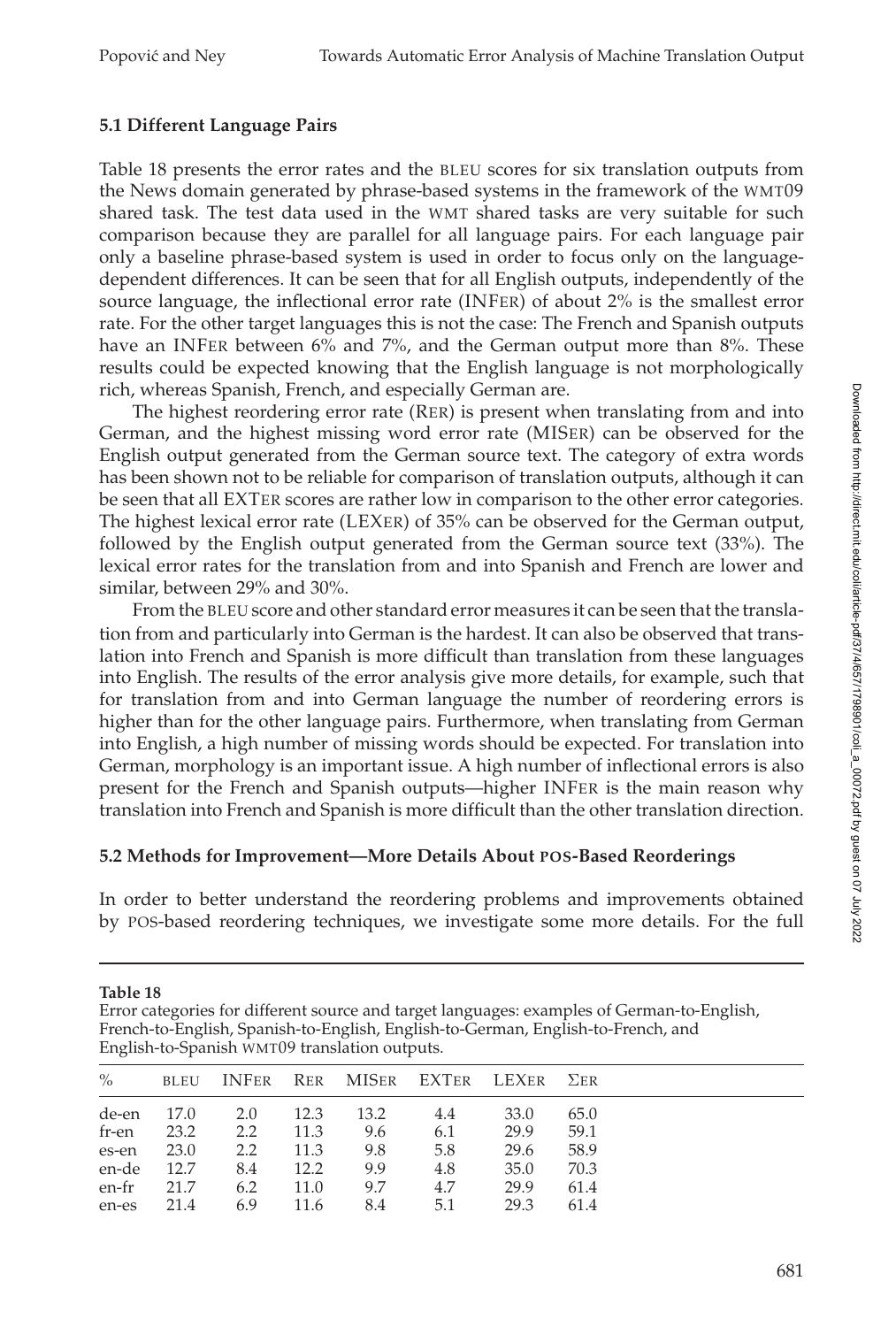TC-STAR training corpus, we separate the test corpus into two sets—one containing sentences whose source sentences have been actually reordered and the other containing the rest of the sentences. Then we calculate the overall RER measure as well as the RER of noun–adjective groups and the RER of verbs for each of the sets translated by both systems (without and with reorderings). The results in Table 19 show that the overall RER of the reordered set is decreased by the local reorderings whereas for the rest of the sentences a small increase can be observed. Furthermore, it can be noted that for the reordered set the RER of verbs is significantly smaller than the RER of nouns and adjectives which has been improved by local reorderings. For the rest of the sentences there are no significant differences either between RERs of different POS groups or between the system with reorderings and the baseline system. The same tendencies occur for the other translation direction.

In order to better understand the long-range differences in word order, we carried out a similar experiment on the WMT09 German-to-English translation output: We separate the test corpus into two sets, and calculate the RERs. In addition, we also calculate the MISERs, because the category of missing words has also been shown to be rather problematic for the translation from German into English, and to be improved by long-range reorderings. The results are presented in Table 20. It can be observed that the reordered part of the test corpus has a higher RER, which is improved by long-range reorderings. However, the RER of the other part is also indirectly improved. Looking into the specific POS classes, it can be seen that the reordering error rate of nouns and adjectives RER (N,A) is only slightly higher for the reordered sentences than for the rest, whereas the RER (V) is significantly higher for the reordered sentences. When the longrange reorderings are applied, the RER (V) is reduced, but indirectly also the RER (N,A). As for missing words, the overall MISER is similar for both test sets. For the reordered set it is reduced by applying long-range reorderings, and for the rest of the sentences it is slightly increased. The number of missing verbs is much higher for the reordered

#### **Table 19**

Effects of local POS-based reorderings on reordering error rates for the Spanish–English translation for reordered sentences and for the rest: overall RER, RER of nouns and adjectives, and RER of verbs.

| (a) English output            |                                |            |            |            |  |
|-------------------------------|--------------------------------|------------|------------|------------|--|
| $Spanish \rightarrow English$ |                                | RER        | RER(N,A)   | $RER$ (V)  |  |
| reordered                     | baseline<br>reorder adjectives | 6.0<br>5.4 | 2.6<br>2.1 | 0.9<br>0.9 |  |
| not reordered                 | baseline<br>reorder adjectives | 4.2<br>4.3 | 1.3<br>1.3 | 1.0<br>1.0 |  |
| (b) Spanish output            |                                |            |            |            |  |
| English $\rightarrow$ Spanish |                                | RER        | RER(N,A)   | $RER$ (V)  |  |
| reordered                     | baseline<br>reorder adjectives | 6.5<br>6.3 | 2.3<br>2.2 | 0.5<br>0.5 |  |
| not reordered                 | baseline<br>reorder adjectives | 4.6<br>4.7 | 1.2<br>1.2 | 0.6<br>0.6 |  |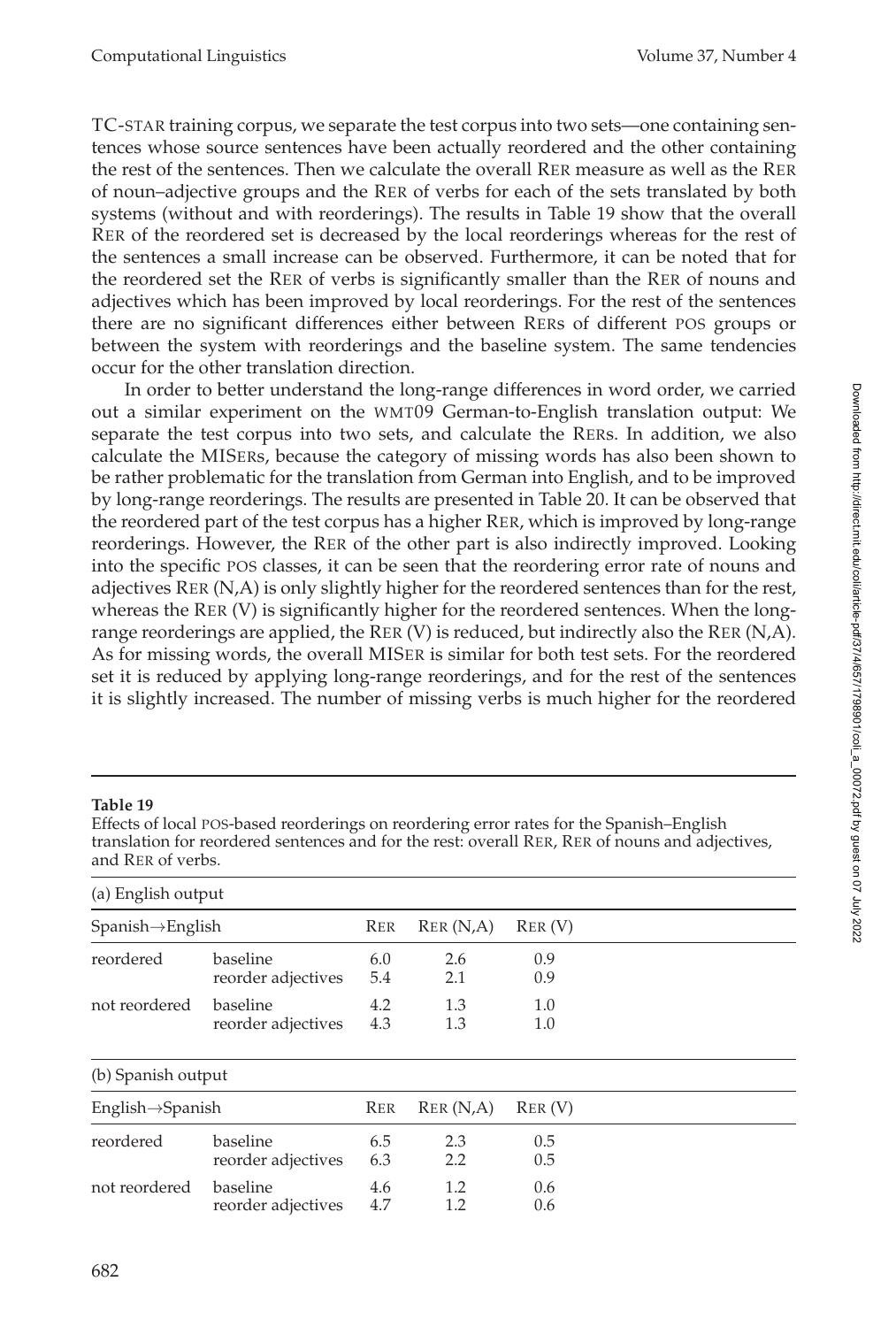Effects of long range POS-based reorderings on reordering error rates and missing word error rates for the German–English translation for reordered sentences and for the rest.

| (a) Reordering error rates: overall RER, RER of nouns and adjectives, and RER of verbs. |                                |                       |             |            |  |  |  |  |  |
|-----------------------------------------------------------------------------------------|--------------------------------|-----------------------|-------------|------------|--|--|--|--|--|
| $German \rightarrow English$                                                            |                                | RER $RER(N,A)$ RER(V) |             |            |  |  |  |  |  |
| reordered                                                                               | baseline<br>reorder verbs 12.4 | 12.9                  | -1.9<br>1.8 | 1.8<br>1.6 |  |  |  |  |  |
| not reordered<br><b>baseline</b><br>reorder verbs 9.5                                   |                                | 9.8                   | 1.4<br>1.3  | 0.7<br>0.7 |  |  |  |  |  |

| (b) Missing word error rates: overall MISER, MISER of nouns and adjectives, and MISER of verbs. |  |  |
|-------------------------------------------------------------------------------------------------|--|--|

| $German \rightarrow$ English |                           | MISER        | MISER $(N,A)/M$ ISER $(N)$ MISER $(V)$ |            |  |
|------------------------------|---------------------------|--------------|----------------------------------------|------------|--|
| reordered                    | baseline<br>reorder verbs | 13.1<br>12.4 | 2.0 / 2.8<br>2.0 / 2.8                 | 3.5<br>2.9 |  |
| not reordered                | baseline<br>reorder verbs | 13.6<br>13.9 | 2.2 / 3.4<br>2.1 / 3.5                 | 2.3<br>2.4 |  |

set than for the rest, whereas the number of missing nouns and adjectives is similar for both sets. The MISER (V) of the reordered set is significantly reduced by long-range reorderings, whereas the MISER (N,A) remains the same. For the rest of the sentences, there are basically no differences between different POS classes and systems with and without reorderings.

The experiments have also shown that the local reorderings are more targeted to the specific word classes (i.e., nouns and adjectives), improving mostly these words, whereas long-range reorderings do not affect only the words which are actually reordered (in this case: verbs) but they also introduce some indirect improvements, such as reducing errors of other word classes and reducing the number of missing words. This happens due to better alignment learning and better phrase extraction enabled by applying long-range reorderings.

# **5.3 Different Translation Systems**

For the translation outputs analyzed in the previous section, the same phrase-based translation system is used for all experiments. In order to examine how the new error rates reflect the differences between distinct translation systems, we carried out an error analysis of different translation outputs generated by five distinct translation systems in the second TC-STAR evaluation. A total of nine different systems participated in the evaluation, and we selected five representative systems for our experiments which will be referred to as A, B, C, D, and E. For the English language we used the outputs of four systems A, B, C, and D, and for Spanish additionally the output of a system E. The systems A, B, and C are statistical phrase-based and the systems D and E are rule-based.

In Table 21 the new error rates for all translation outputs are presented along with the BLEU score as the official metric of the evaluation. For translation into English, the systems A, B, and C have very similar BLEU scores as well as all error categories. The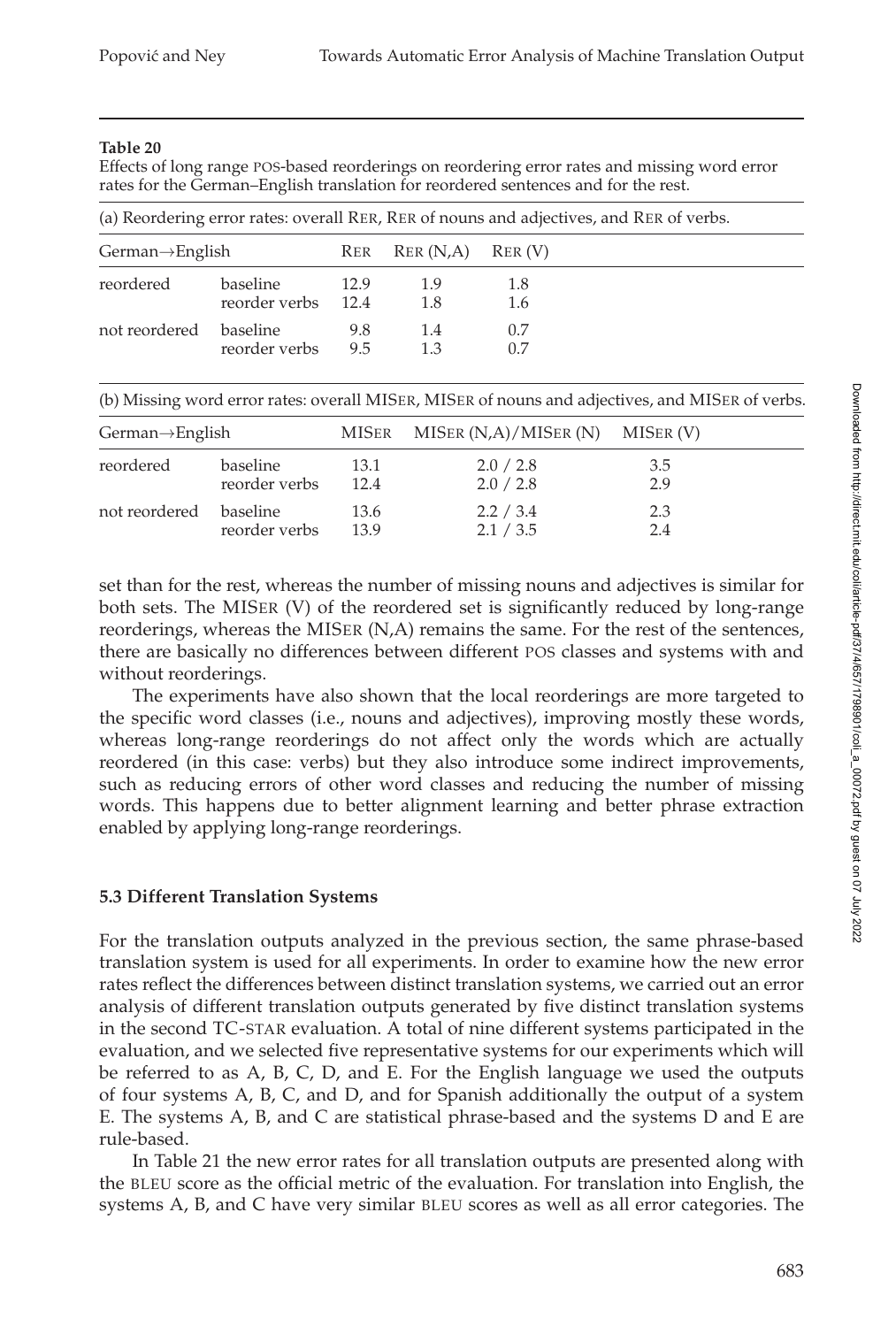Error categories for different Spanish-to-English and English-to-Spanish TC-STAR translation systems.

| (a) English outputs                            |                                      |                                 |                                 |                                 |                                 |                                      |                                      |  |  |  |
|------------------------------------------------|--------------------------------------|---------------------------------|---------------------------------|---------------------------------|---------------------------------|--------------------------------------|--------------------------------------|--|--|--|
| English                                        | <b>BLEU</b>                          | <b>INFER</b>                    | Rer                             | <b>MISER</b>                    | <b>EXTER</b>                    | <b>LEXER</b>                         | $\Sigma$ ER                          |  |  |  |
| А<br>B<br>$\mathsf{C}$<br>D                    | 53.5<br>53.1<br>52.8<br>45.4         | 2.5<br>2.3<br>2.1<br>2.6        | 5.8<br>5.7<br>5.9<br>6.9        | 4.7<br>4.8<br>5.6<br>3.7        | 4.1<br>3.5<br>3.2<br>5.2        | 14.5<br>13.9<br>14.1<br>17.5         | 31.6<br>30.2<br>30.9<br>35.9         |  |  |  |
| (b) Spanish outputs                            |                                      |                                 |                                 |                                 |                                 |                                      |                                      |  |  |  |
| Spanish                                        | <b>BLEU</b>                          | <b>INFER</b>                    | RER                             | <b>MISER</b>                    | <b>EXTER</b>                    | <b>LEXER</b>                         | $\Sigma$ ER                          |  |  |  |
| $\boldsymbol{A}$<br>B<br>$\mathsf C$<br>D<br>E | 50.0<br>48.2<br>49.6<br>38.9<br>38.6 | 4.8<br>4.8<br>4.9<br>5.5<br>5.1 | 5.6<br>5.8<br>5.6<br>6.7<br>7.8 | 4.6<br>5.3<br>5.3<br>4.7<br>4.6 | 4.1<br>3.8<br>3.1<br>4.4<br>4.7 | 15.2<br>15.1<br>14.7<br>19.4<br>19.0 | 34.4<br>34.8<br>33.7<br>40.7<br>41.2 |  |  |  |

worst ranked system according to the BLEU is system D, and from the error rates it can be seen that the main problem for this system is the incorrect lexical choice. The number of reordering errors is also larger for this system than for the others.<sup>5</sup>

For translation into Spanish, the BLEU scores are similar for the three systems A, B, and C with the two systems D and E having lower scores. The error rates show that the main differences between systems A, B, and C on the one side and systems D and E on the other are incorrect lexical choices. The number of reordering errors is also higher for systems D and E, and system D in addition has a higher INFER than the other systems.

**WMT09 systems.** Another interesting example can be found for the WMT09 French– English translation task of News data: Among twenty participants, the output generated by the Google system $^6$  has the best BLEU score as well as the best human sentence ranking score (Callison-Burch et al. 2007), whereas the scores for the translation produced by University of Geneva (Wehrli, Nerima, and Scherrer 2009) are the lowest. The sentence rank of a translation system is defined as the percentage of sentences for which this system is judged by human evaluators to be better or equal than any other system. The results for these two systems along with two additional medium ranked systems, the statistical Limsi system and a rule based rbmt3 system, can be seen in Table 22. The BLEU score and the official human rank score are shown along with the five error categories.

Similarly to the TC-STAR systems, the main problem of the worst-ranked systems is the lexical error rate LEXER. The reordering error rate RER also has the same rank as the official overall scores. Nevertheless, the Geneva translation output significantly outperforms the other systems in terms of the inflectional error rate INFER. Looking

<sup>5</sup> The number of extra words too, although in previous experiments this error category is shown not to be reliable for system comparison.

<sup>6</sup> http://translate.google.com.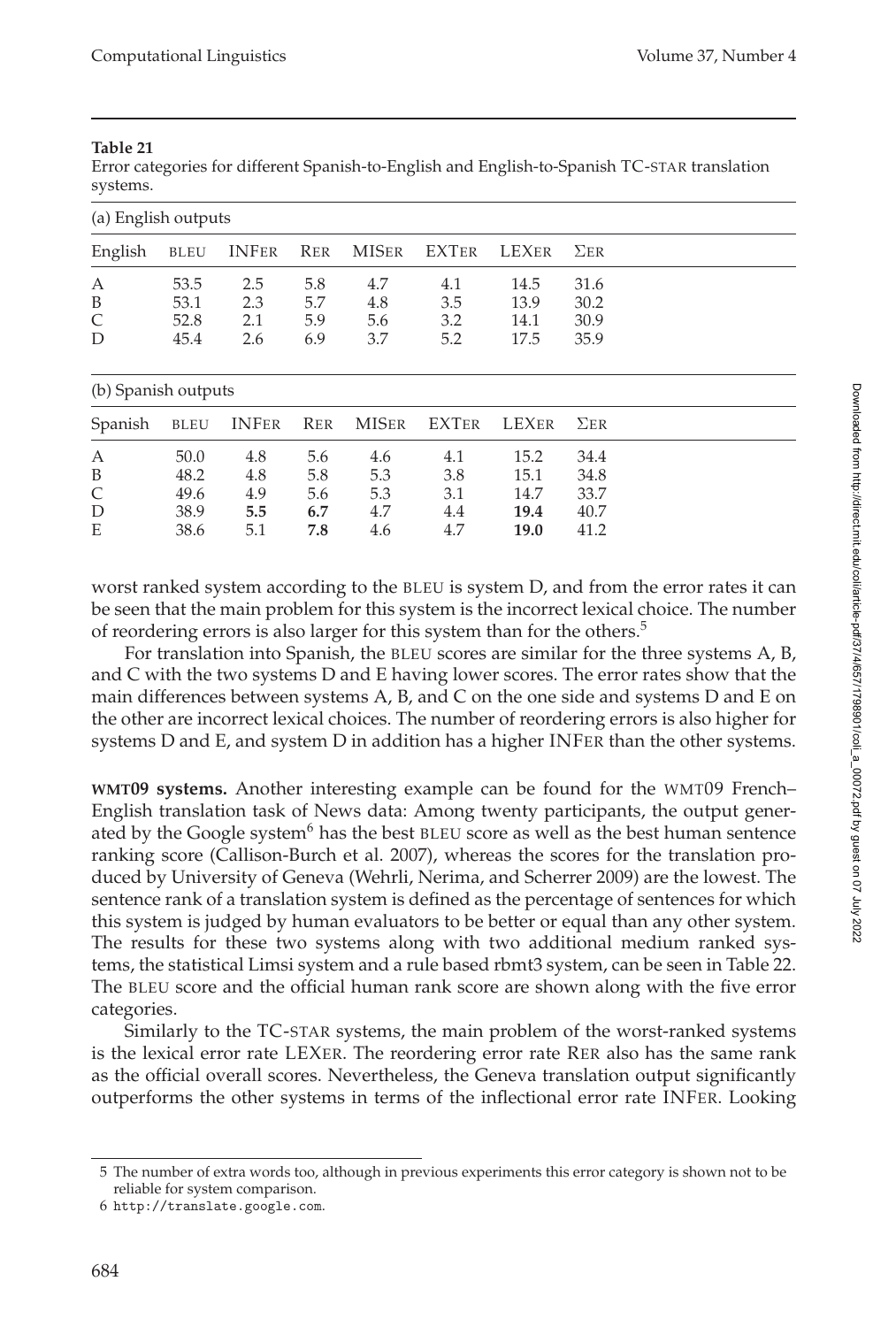Human sentence rank (%), BLEU score, and error categories for four French-to-English WMT09 translation systems: the best ranked Google, the worst ranked Geneva, and two medium ranked systems (Limsi (statistical) and rbmt3 (rule-based)).

| FrEn            |      |      |                           |      |                                                                             |                            | RANK BLEU INFER RER MISER EXTER LEXER ∑ER |                              |
|-----------------|------|------|---------------------------|------|-----------------------------------------------------------------------------|----------------------------|-------------------------------------------|------------------------------|
| rbmt3<br>geneva | 54.0 | 20.0 | 2.4<br>34.0 14.0 1.5 12.2 | 11.9 | google 76.0 31.0 2.1 10.2 9.3<br>limsi 65.0 26.0 2.3 11.5 6.4<br>5.6<br>5.8 | 5.2<br>9.4<br>11.0<br>13.0 | 26.9<br>30.1<br>34.7<br>36.9              | 53.8<br>59.8<br>65.6<br>69.6 |

## **Table 23**

Inflectional error rates of verbs, nouns, and adjectives in English outputs produced by four WMT09 translation systems: the best ranked Google, the worst ranked Geneva, and two medium ranked systems (Limsi (statistical) and rbmt3 (rule-based)).

| FrEn |   | google limsi rbmt3 geneva               |     |                         |                   |  |
|------|---|-----------------------------------------|-----|-------------------------|-------------------|--|
|      | A | INFER v 1.4 1.5 1.5<br>$N = 0.7$<br>0.1 | 0.7 | 0.6<br>$0.1 \qquad 0.1$ | 0.8<br>0.5<br>0.1 |  |

into the details about POS classes in Table 23, it can be seen that the INFER of verbs is the main reason for the low INFER of the Geneva translation.

## **6. Discussion**

This work describes a framework for automatic error analysis of translation output that presents just a first step towards the development of automatic evaluation measures which provide partial and more specific information of certain translation problems. The basic idea is to use the actual erroneous words extracted from the standard word error rates WER and PER in combination with linguistic knowledge in order to obtain more information about the translation errors and to perform further analysis of particular phenomena. The overall goal is to get a better overview of the nature of actual translation errors—to identify strong and weak points of a translation system, to get ideas about possible improvements of the system, to analyze improvements achieved by particular methods, and to better understand the differences between different translation systems.

There are many possible ways to carry out automatic error analysis using the proposed framework. The focus of this work is classifying errors into the following five categories: morphological (inflectional) errors, reordering errors, missing words, extra words, and incorrect lexical choice. In addition, the distribution of these error types over POS classes is investigated. This method can be applied to any language pair; the prerequisite is the availability of a morpho-syntactic analyzer for the target language.

The results of the proposed method are compared with the results obtained by human error analysis. Detailed experiments on different types of corpora and various language pairs are carried out in order to investigate two applications of error analysis: estimating the contribution of each error category within one translation output, and comparing different translation outputs using the introduced error categories. For the distribution of error categories within a translation output, we show that the results of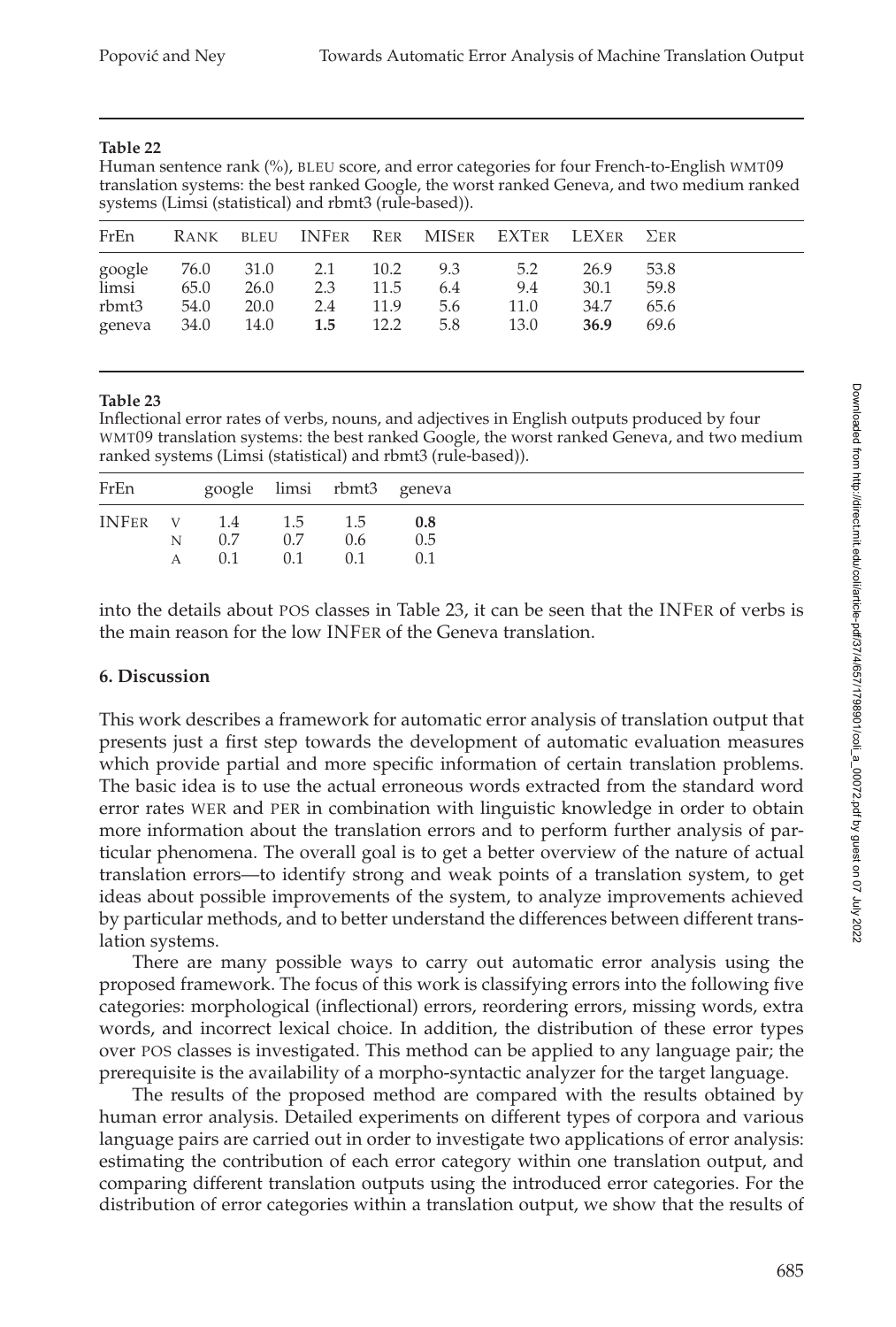automatic error analysis correlate very well with the results of human error analysis for all translation outputs. In addition, we show that the differences between results of human and automatic error analysis occur mainly due to the difficulty of disambiguation between missing words, lexical errors, and extra words. As for the comparison of different translation outputs, we show that all error categories except extra words correlate well with the human analysis. We also show that verbs, nouns, and adverbs correlate well in all error categories (except extra words), as well as that inflectional and reordering errors correlate well for almost all POS classes. Nevertheless, for missing words, lexical errors, and extra words, some of the POS classes have low correlations. The main reason for these discrepancies is again the problematic disambiguation between the three error categories. A deeper analysis should be carried out in order to understand all details, such as to examine which words/POS classes are classified in one particular category by humans but in another category automatically. Such an "error analysis of error analysis" is an interesting and important direction for future work.

The work described in this article also opens many other directions for future work. The proposed framework can be extended in various ways such as going beyond the word level, introducing deeper linguistic categories, using other alignments apart from WER and RPER/HPER (such as TER, GIZA, etc.), investigating the contribution of source words if source–target alignment information is available, measuring correlations with the human error analysis carried out without reference translations, measuring interand intra-annotator agreement for human error analysis and its effects, and so forth.

# **7. Conclusions**

This work presents a first step towards automatic error analysis of machine translation output. We show that the results obtained by the proposed framework correlate very well with the results of human error analysis, as well as that the main source of discrepancies is disambiguation between missing words, lexical errors, and extra words. The new error rates are then calculated for various translation outputs in order to compare them. Different source and target languages are compared to see particular problems for each language pair and translation direction. An analysis of improvements yielded by POS-based reorderings is carried out as well. Finally, we show how the new measures can show differences between distinct translation systems, namely, what are the weak/strong points of particular systems. The presented framework offers a number of possibilities for future work, both to improve the proposed metrics as well as to investigate other set-ups.

# **Acknowledgments**

This work was partly funded by the European Union under the integrated project TC-STAR — Technology and Corpora for Speech to Speech Translation (IST-2002-FP6-506738); by the Quaero Programme, funded by OSEO, French State agency for innovation; and by the Defense Advanced Research Project Agency (DARPA) under contract No. HR0011-06-C-0023. Any opinions, findings, conclusions, or recommendations expressed in this work are those of the authors and do not necessarily reflect the views of DARPA.

Special thanks to Adria de Gispert, ` Deepa Gupta, Patrik Lambert, and Necip Fazil Ayan.

# **References**

Banerjee, Satanjeev and Alon Lavie. 2005. METEOR: An automatic metric for MT evaluation with improved correlation with human judgements. In *Proceedings of the Workshop on Intrinsic and Extrinsic Evaluation Measures for MT and/or Summarization*, pages 65–72, Ann Arbor, MI.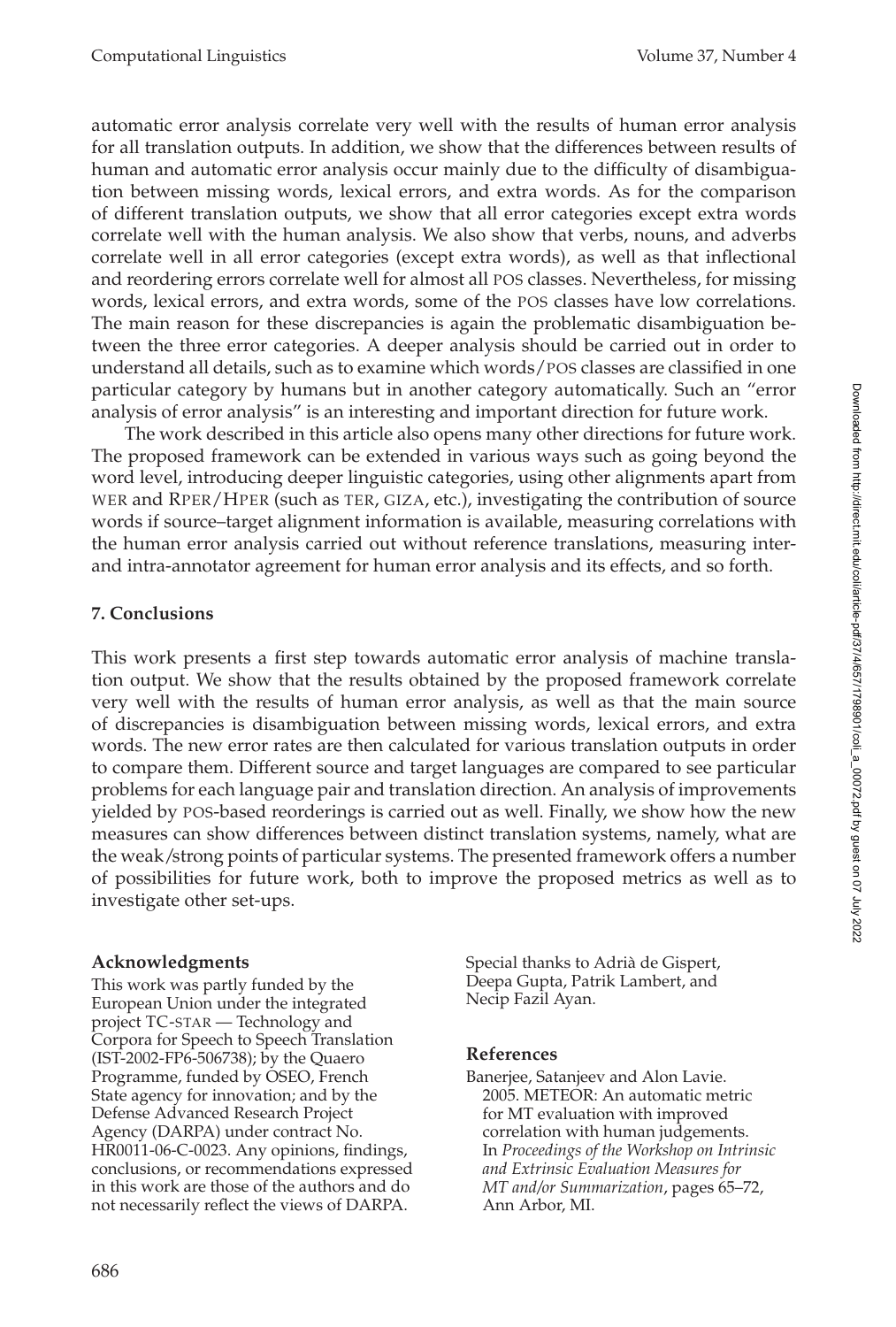- Callison-Burch, Chris, Cameron Fordyce, Philipp Koehn, Christof Monz, and Josh Schroeder. 2007. (Meta-)Evaluation of machine translation. In *Proceedings of the 2nd ACL 07 Workshop on Statistical Machine Translation (WMT 07)*, pages 136–158, Prague.
- Callison-Burch, Chris, Philipp Koehn, Christof Monz, and Josh Schroeder. 2009. Findings of the 2009 Workshop on Statistical Machine Translation. In *Proceedings of the 4th EACL 09 Workshop on Statistical Machine Translation (WMT 09)*, pages 1–28, Athens.
- Chiang, David. 2007. Hierarchical phrase-based translation. *Computational Linguistics*, 33(2):201–228.
- Doddington, George. 2002. Automatic evaluation of machine translation quality using n-gram co-occurrence statistics. In *Proceedings of the ARPA Workshop on Human Language Technology*, pages 128–132, San Diego, CA.
- Giménez, Jesús and Enrique Amigó. 2006. IQMT: A framework for automatic machine translation evaluation. In *Proceedings of the 5th International Conference on Language Resources and Evaluation (LREC 06)*, pages 685–690, Genoa.
- Kirchhoff, Katrin, Owen Rambow, Nizar Habash, and Mona Diab. 2007. Semi-automatic error analysis for large-scale statistical machine translation. In *Proceedings of the MT Summit XI*, pages 289–296, Copenhagen.
- Leusch, Gregor, Nicola Ueffing, and Hermann Ney. 2006. CDER: Efficient MT evaluation using block movements. In *Proceedings of the 11th Conference of the European Chapter of the Association for Computational Linguistics (EACL 06)*, pages 241–248, Trento.
- Leusch, Gregor, Nicola Ueffing, David Vilar, and Hermann Ney. 2005. Preprocessing and normalization for automatic evaluation of machine translation. In *Proceedings of the Workshop on Intrinsic and Extrinsic Evaluation Measures for MT and/or Summarization*, pages 17–24, Ann Arbor, MI.
- Levenshtein, Vladimir Iosifovich. 1966. Binary codes capable of correcting deletions, insertions and reversals. *Soviet Physics Doklady*, 10(8):707–710.
- Llitjós, Ariadna Font, Jaime G. Carbonell, and Alon Lavie. 2005. A framework for interactive and automatic refinement of transfer-based machine translation.

In *Proceedings of the 10th Annual Conference of the European Association for Machine Translation (EAMT 05)*, pages 87–96, Budapest.

- Lopez, Adam and Philip Resnik. 2005. Pattern visualization for machine translation output. In *Proceedings of HLT/EMNLP on Interactive Demonstrations*, pages 12–13, Vancouver.
- Matusov, Evgeny, Gregor Leusch, Oliver Bender, and Hermann Ney. 2005. Evaluating machine translation output with automatic sentence segmentation. In *Proceedings of the International Workshop on Spoken Language Translation (IWSLT 05)*, pages 148–154, Pittsburgh, PA.
- Papineni, Kishore, Salim Roukos, Todd Ward, and Wie-Jing Zhu. 2002. BLEU: A method for automatic evaluation of machine translation. In *Proceedings of the 40th Annual Meeting of the Association for Computational Linguistics (ACL 02)*, pages 311–318, Philadelphia, PA.
- Popović, Maja, Adrià de Gispert, Deepa Gupta, Patrik Lambert, Hermann Ney, José B. Mariño, Marcello Federico, and Rafael Banchs. 2006. Morpho-syntactic information for automatic error analysis of statistical machine translation output. In *Proceedings of the 1st NAACL 06 Workshop on Statistical Machine Translation (WMT 06)*, pages 1–6, New York, NY.
- Popović, Maja and Hermann Ney. 2006a. POS-based word reorderings for statistical machine translation. In *Proceedings of the 5th International Conference on Language Resources and Evaluation (LREC 06)*, pages 1278–1283, Genoa.
- Popović, Maja and Hermann Ney. 2006b. Statistical machine translation with a small amount of bilingual training data. In *Proceedings of the LREC 06 Workshop on Strategies for Developing Machine Translation for Minority Languages*, pages 25–29, Genoa.
- Snover, Matthew, Bonnie Dorr, Richard Schwartz, Linnea Micciulla, and John Makhoul. 2006. A study of translation error rate with targeted human annotation. In *Proceedings of the 7th Conference of the Association for Machine Translation in the Americas (AMTA 06)*, pages 223–231, Boston, MA.
- Turian, Joseph, Luke Shen, and I. Dan Melamed. 2003. Evaluation of machine translation and its evaluation. In *Proceedings of the MT Summit IX*, pages 23–28, New Orleans, LA.
- Vilar, David, Evgeny Matusov, Saša Hasan, Richard Zens, and Hermann Ney. 2005.